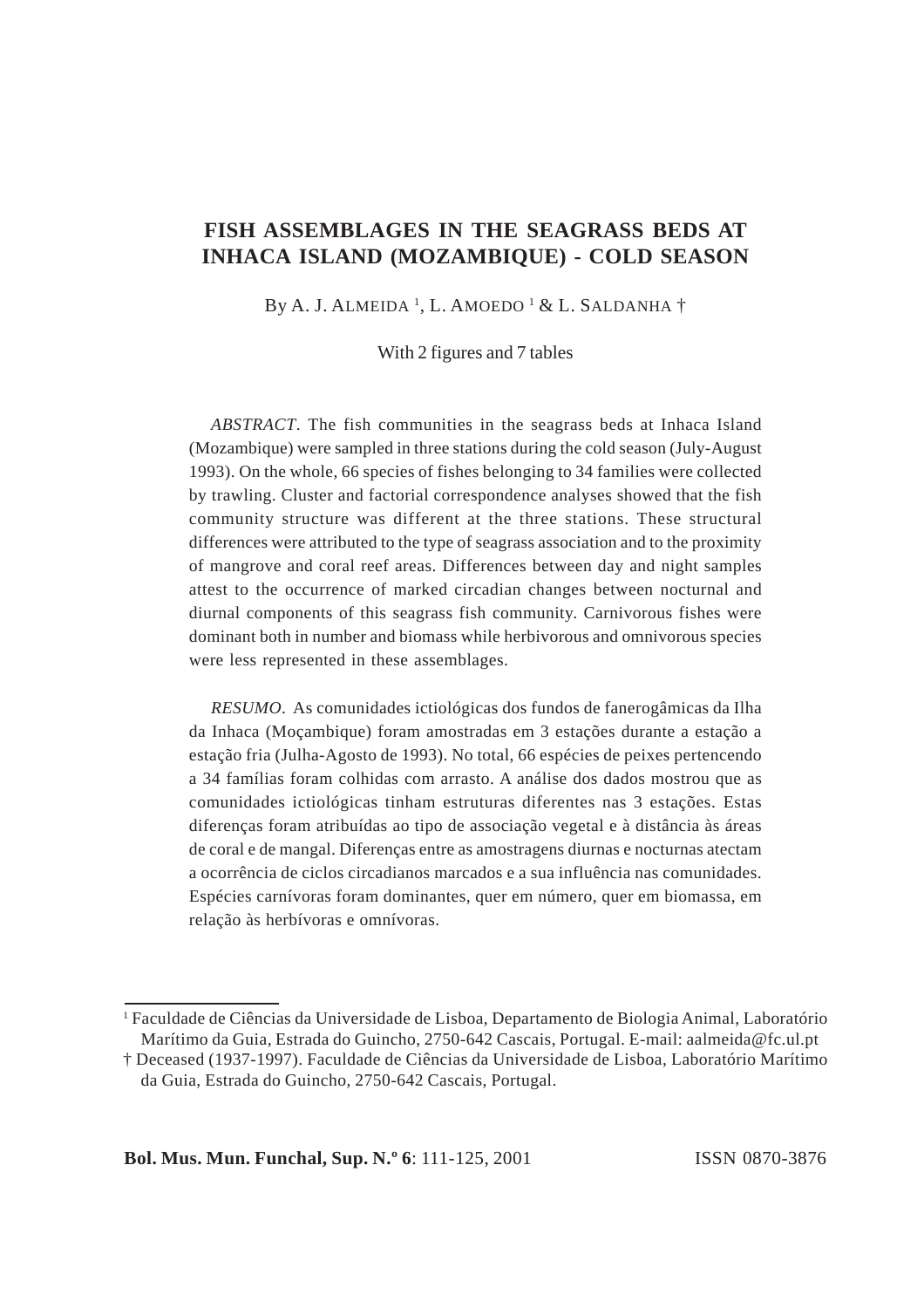# **INTRODUCTION**

Seagrass beds are among the most productive marine ecosystems in the world and generally have an important role as nursery habitat (BAELDE, 1990; BLABER *et al*., 1992; ALMEIDA, 1994).

There is a worldwide homogeneity in the occurrence of some fish families in seagrass beds. For example, the Syngnathidae and Gobiidae were present at 24 of 25 seagrass bed localities studied around the World and among the 10 more abundant families (HOWARD & KOEHN, 1985). Similarly, Monacanthidae, Sparidae, Labridae, Gerridae and Tetraodontidae were also recorded at 25 different localities around the world by BELL & POLLARD (1989).

The ichthyofauna of seagrasses at Inhaca Island is poorly known: 43 species were listed by MacNAE & KALK (1962) and only 10 species were recorded by SMITH (1969). In tropical areas, fish from seagrass beds have been studied in Madagascar (VIVIEN, 1974; HARMELIN-VIVIEN, 1983), the Caribbean region (WEINSTEIN & HECK, 1979; ROBBLEE & ZIEMAN, 1984; HECK & WEINSTEIN, 1989; BAELDE, 1990; BOUCHON-NAVARO *et al*., 1992), Papua New Guinea (BROUNS & HEIJS, 1985), Australia (BLABER *et al*., 1992), and isolated areas in the Pacific (JONES & CHASE, 1975). In Southern Africa, WHITFIELD (1989) also studied the ichthyofauna in *Zostera capensis* beds.

# Study area

The island of Inhaca is located off the east coast of Africa, at about 32 km from Maputo (Mozambique); it forms part of the barrier between the bay of Maputo and the Indian Ocean (Fig. 1).

All sampling stations were located in high-density seagrass beds, which were exploited by local fishermen. Sampling was undertaken at three locations in order to study the fish fauna associated with two types of mixed seagrass beds: *Thalassodendron ciliatum* / *Cymodocea serrulata* and *Thalassia hemprichii* / *Halodule wrihtii*. These different species and associations are distributed around Inhaca Island at about 5-6 m depth (high tide) and are geographically sorted (BANDEIRA, 1991) (Fig. 1).

# MATERIAL AND METHODS

Fishes were collected in 1993 during the cold season (June-August) at three stations located in areas with different seagrass beds associations (Fig. 1). Station I and II were located in areas with the *Thalassodendron ciliatum* / *Cymodocea serrulata* association while Station III was characterised by the *Thalassia hemprichii* / *Halodule wrihtii* association. Sampling was performed at high tide in the daytime on each of the moon phases by means of a beam trawl net (rectangular mouth of 50 x 150 cm and 1 cm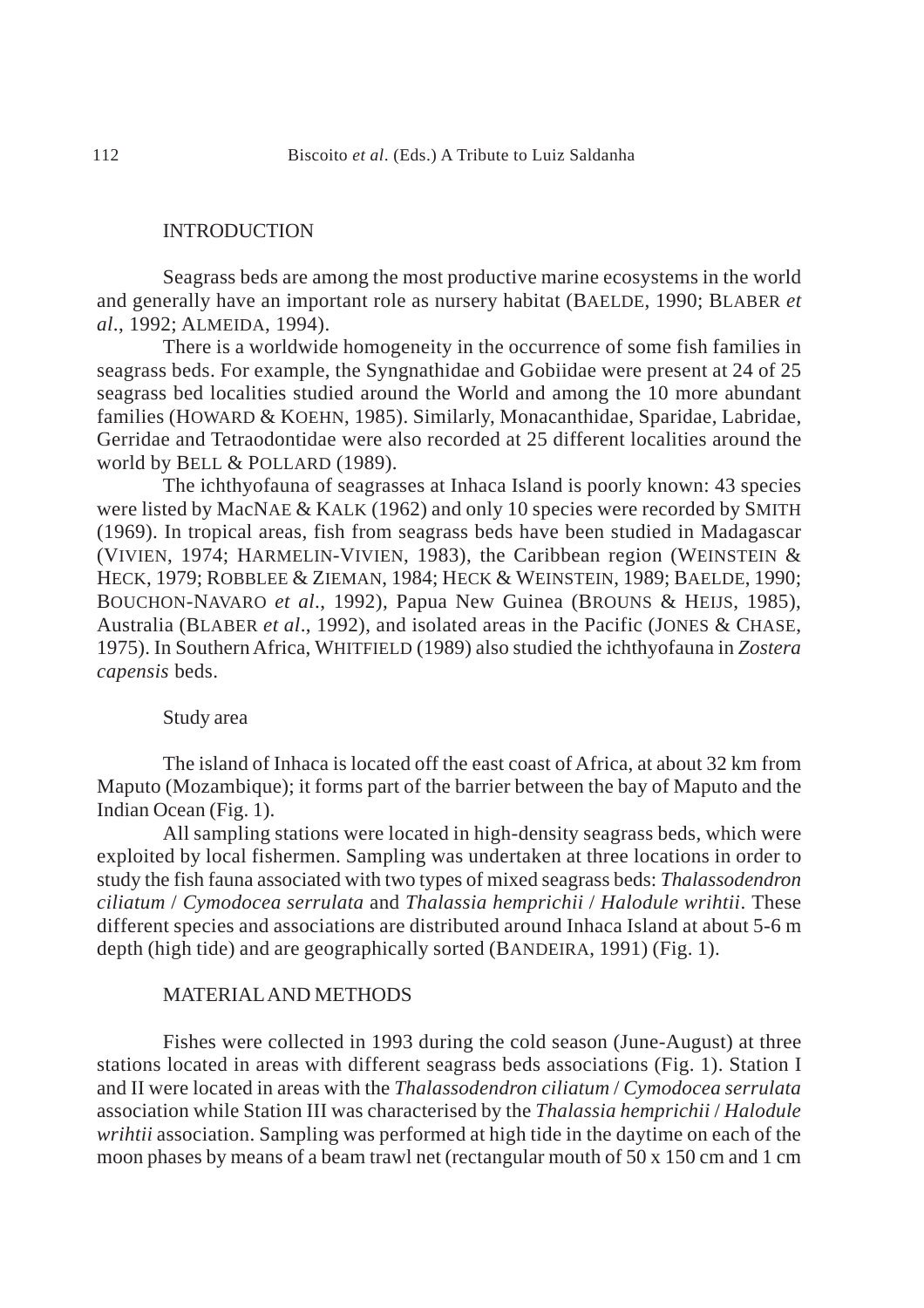mesh aperture) towed during 10 minutes at a velocity of 1.5 knots (sixteen trawls in total). At station I sampling was also carried out at night. After identification, the collected individuals were measured to the nearest millimetre (total length), and weighted to the nearest milligram (total weight). The stomach contents were weighed and preserved in 5% formalin for later analysis.



Fig. 1 - Sampling areas: 1 - Estação de Biologia Marinha - Station I 2 - Banco da Sangala - Station II

3 - Saco da Inhaca - Station III

Cluster analysis of the sixteen samples, based in the number of individuals of the 66 species was used with rough data to compute a Bravais-Pearson correlation coefficient symmetrical matrix. UPGMA was employed for the construction of the dendrogram and the software used for was NTSYS-PC v. s. 1.6 by JAMES F. ROHLF.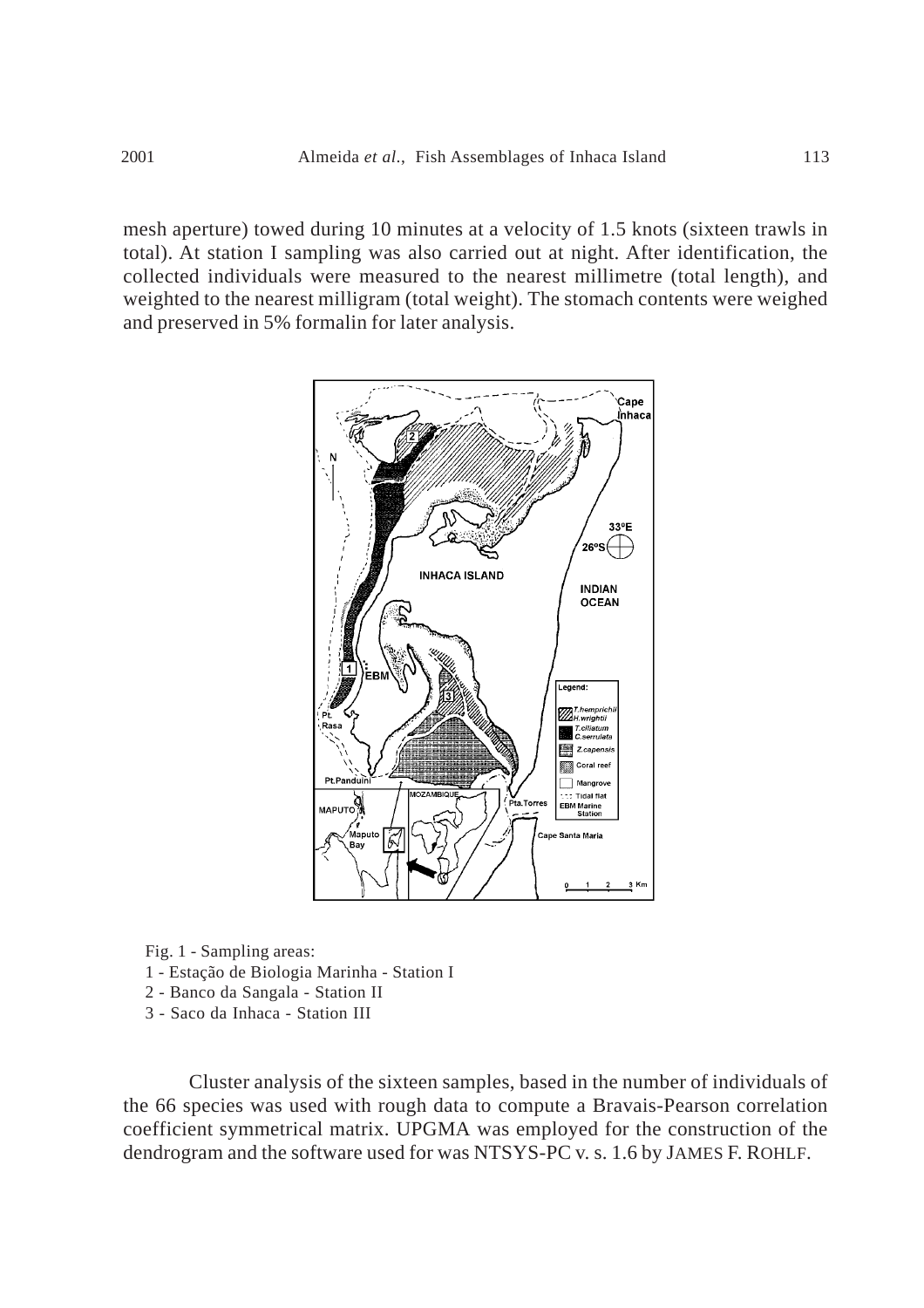### RESULTS

The sixteen samples supplied 1290 individuals representing 66 species and 34 families (Tables 1, 2, 3 and 4). The most speciose families were the Labridae (5 species), the Scorpaenidae (4 species) and the Syngnathidae (4 species). Only 17 species were found in the three stations. Species found exclusively in a single locality were relatively numerous: 15 species at station III (Saco), 8 species at station II (Banco da Sangala) and 11 at station I (Estação de Biologia Marinha).

At station I, the diurnal assemblage (Table 1) was characterised by the important contribution of two species: *Paramonocanthus barnardi* (22,1% of individual numbers, 17% of biomass) and *Apogon nigripinnis* (13,8% of individual numbers, 19,9% of biomass). *Aeoliscus punctulatus* was another important species in term of numbers (16,4% ) but represented only 4,5% of the whole biomass. Conversely, *Leptoscarus vaigiensis* was represented by few individuals (3,9%), but which accounted for 26% of the whole biomass. Night trawls contributed with the double of individuals in comparison to day trawls and six species were caught only at nigh: *Parupneus cinnabarinus*, *Upeneus tragula*, *Plotosus nkunga*, *Scorpaenodes littoralis*, *Epinephelus andersoni* and a juvenile of *Sphyraena* sp. (only one individual of each species was captured). The most important species in the night samples (Table 2) were *Siganus sutor* (17,8% in numbers, 18,6% in biomass), *Pelates quadrilineatus* (21% in numbers, 11,4% in biomass), *P. barnardi* (16,1% in numbers, 8% in biomass), *A. nigripinnis* (10,1% in numbers, 9,5% in biomass), and *L. vaigiensis* (23,5% in biomass but only 3,4% in numbers).

At Station II (Table 3) two species were dominant in numbers and biomass: *P. barnardi* and *S. sutor*. At this station too, *L. vaigiensis* was dominant in biomass (14,5%). Eight species were captured exclusively at this station: *Antennarius pictus*, *Scorpaenopsis gilbosa*, *Hippocampus histrix*, *Hippocampus kuda*, *Arothron imaculatus* (with one individual each), *Lophodiondon calori* (two individuals), *Lethrinus hypselopterus* (8 individuals) and *Lethrinus rubrioperculatus* (four individuals).

Station III (Table 4) was characterised by the presence of 15 species that have not been collected at the other stations: *Foa brachygramma*, *Bothus pantherinus*, *Pseudorhombus arsius*, *Cynoglossus durbanensis*, *Amblyogobius albimaculatus*, *Amblygobius sphynx*, *Vanderhostia delagoae*, *Stethojulis strigiventer*, *Parapercis xanthosoma*, *Nemipterus bipuntatus*, *Dascyllus trimaculatus*, *Dendrochirus brachyptherus*, *Epinephelus marginatus*, *Solea bleekeri* and *Crenidens crenidens*.

The influence of the moon phases on the different distribution of fishes and therefore on their catchability (*i*. *e*. their apparent abundance) is attested by our results: during full moon the individuals were less abundant when compared to the numbers obtained during the new moon.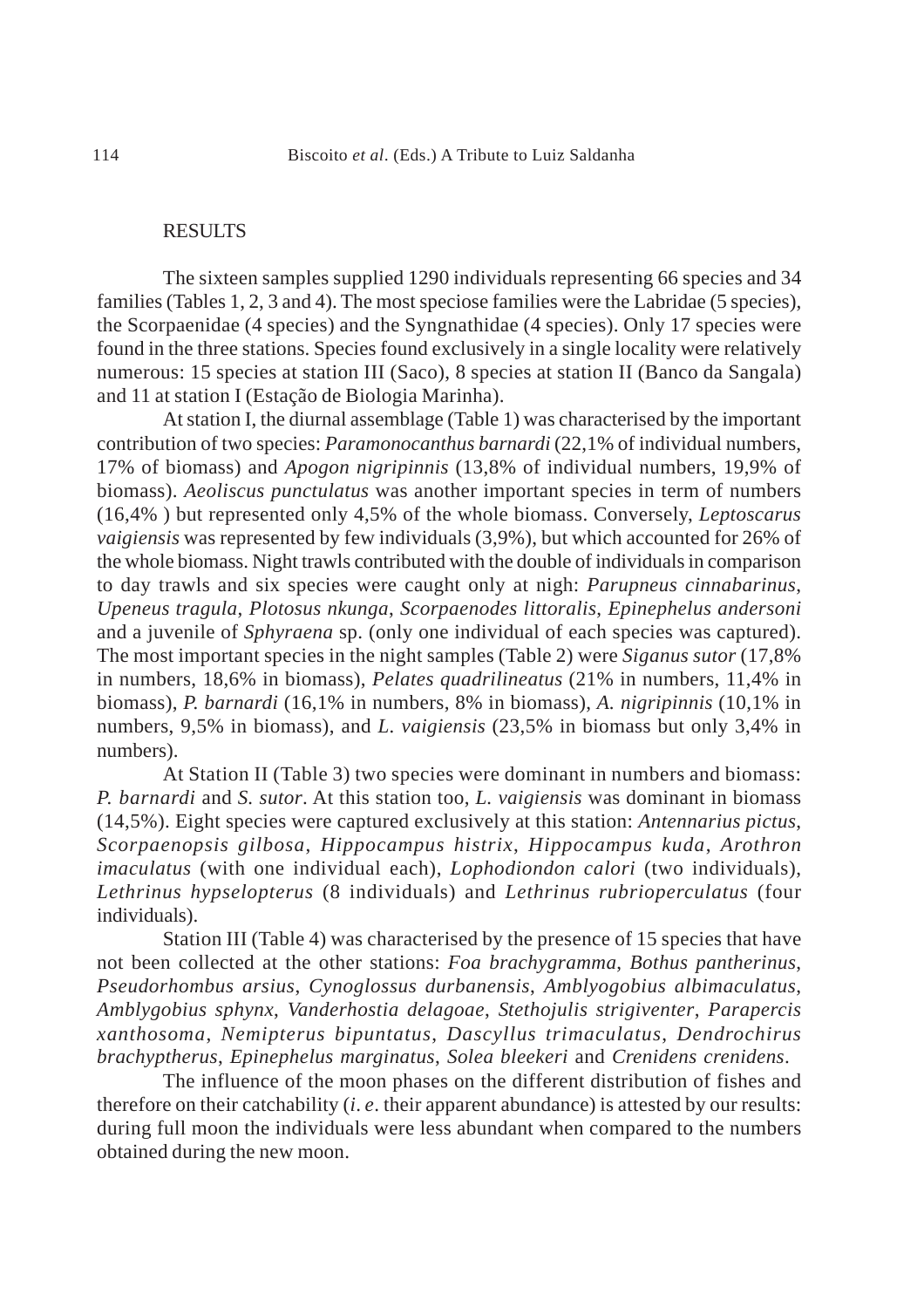Cluster and factorial correspondence analyses based on species abundance data in the 16 samples showed that the structure of the fish community differed between the three localities and between day and night (Fig. 2).

The number of species, specimens and the total biomass as well as the diversity and eveness indices (in number and weight) obtained at each station are summarized in Table 5.

The number of young fishes (total length less than half of that of adults) represented almost 50% of the total catch (Table 6). However, some species occurred in the sampled seagrass beds as adults, such as *L. vaigiensis*, *P. barnardi*, *Novaculichthys macrolepidotus*, *Syngnathoides biaculeatus* and some sea horses (RANDALL, 1983).



Fig. 2 - Cluster analysis of the different fish samples collected at Ilha da Inhaca. (**BM** - Estação de Biologia Marinha (day); **EN** - Estação de Biologia Marinha (night); **IP** - Banco da Sangala; **SM** - Saco; **Qm** - third quarter of the moon; **Ln** - new moon; **Qc** - first quarter of the moon; **Lc** - full moon).

### Stomach contents

In a selected sub-sample of 10 species (387 stomach contents analysed) carnivorous fishes were dominant in species number (six species: *Parascorpaena mossambica*, *Platycephalus indicus*, *Sorsogona prionata*, *Apogon cooki*, *A. nigripinnis*,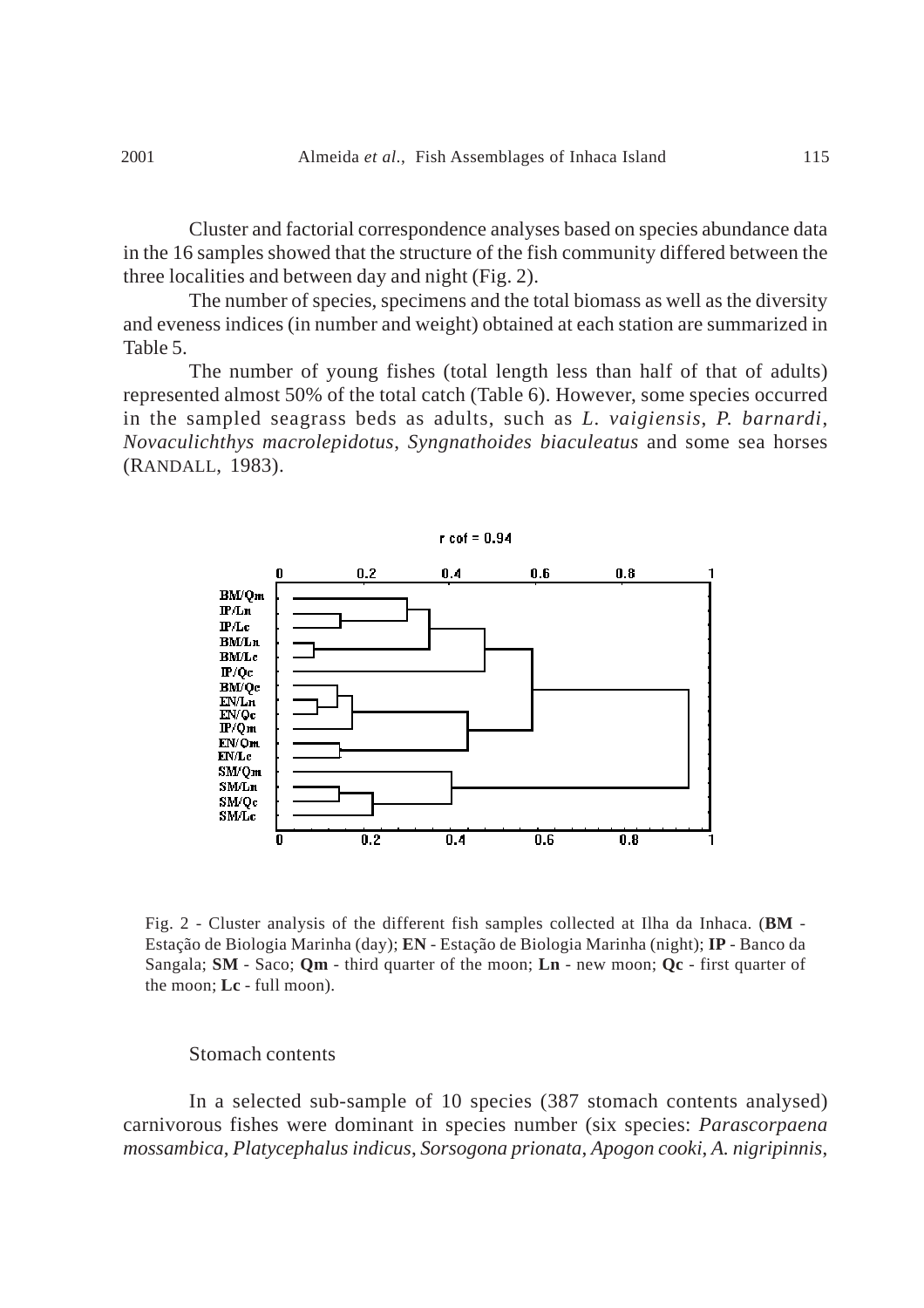*F. brachygramma*). Herbivores comprised three species (*Scarus tricolor*, *L. vaigiensis* and *S. sutor*) and one species, *P. barnardi,* was omnivorous.

The whole species pool (66 species) was classified according to three trophic categories (carnivorous, herbivorous, omnivorous) as indicated by our stomach content analyses and data available in the literature (VIVIEN, 1973; FOURMANOIR & LABOUTE, 1976; RANDALL, 1983; Van Der ELST, 1988; FISHER *et al*., 1990). Carnivorous fishes are the most important category (60,9% in abundance, 53,2% in biomass) (Table 7). The highest proportion of carnivorous fishes was found at station III (79,96% in number and 83,2% in biomass) as few omnivorous fishes were present and herbivorous fishes were represented by juveniles (Table 7).

# DISCUSSION

The high number of species (66) found in the seagrass beds at Inhaca Island may result from the composite nature of these seagrass beds. At Tuléar (Madagascar), HARMELIN-VIVIEN (1983) also reported a higher richness of the fish fauna in mixed species seagrass beds than in single-species ones.

Station III (Saco) differs clearly from the other localities in terms of (i) species composition (15 species exclusive of this station, absence of several species that were abundant in the other stations, such as *P. quadrilineatus*, *N. macrolepidopus and Chrysiptera annulata*), (ii) abundance and biomass structure (due particularly to the contributions of *P. barnardi*, *S. prionata*, *P. mossambica*, *Lethrinus lentjan*, *Saurida gracilis*, *Aeoliscus punctulatus* and *Syngnathoides biaculeatus*), (iii) demographic structure (greater proportion of juveniles), (iv) habitat utilization (greater number of benthic fishes such as *Bothus pantherinus*, *Pseudorhombus arsius*, *Cynoglossus durbanensis*, *Papilloculiceps longiceps*, *P. indicus*, *S. prionata*, *Solea bleekeri*), and (v) trophic structure (almost absence of omnivorous species, low number of herbivorous species).

These differences can be explained by the habitat features resulting from the seagrass association *Thalassia hemprichii* / *Halodule wrightii* that occurred at Station III: the coverage of the bottom by these seagrasses was less complete and uniform than in areas covered by the *Thalassodendron ciliatum* / *Cymodocea serrulata* association and their leaves were less exuberant and less dense.

Other environmental features may induce the between-site differences observed among the ichthyological populations. The proximity of two other ecosystems, a vast mangrove and a small barrier of corals, may be responsible for these differences as already refered by other authors (KIKUCHI 1974; KIKUCHI & PÉRÈS, 1977; HARMELIN-VIVIEN, 1983; POLLARD, 1984; BAELDE, 1990). At low tide the water that had been warmed over the Saco platform is pushed offshore towards Ponta de Torres, where corals are abundant, while at high tide a cold stream of offshore waters covered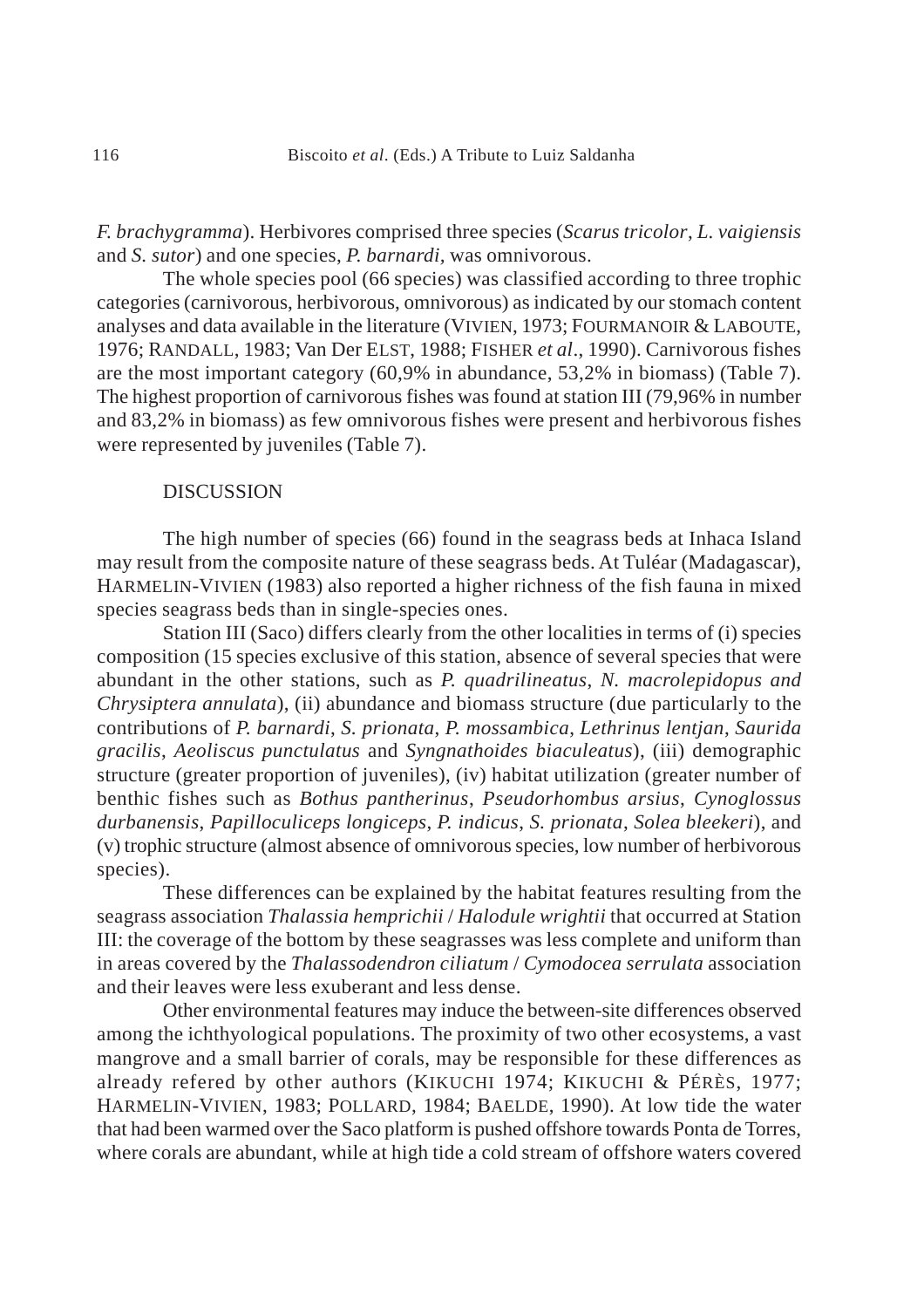the Saco area. The fishes can use these streams for moving in search of better places for feeding or breeding.

The high number of young fishes observed in these localities is a characteristic of seagrass beds (BAELDE, 1990).

The differences observed at Station I between day and night samples (abundance and diversity greater at night) are in accordance with the results of other studies around the world (HARMELIN-VIVIEN, 1983; WEINSTEIN & HECK, 1979; ALMEIDA, 1988; BLADER, *et al*., 1992).

**TABLE 1** - List of species obtained during the day at Station I. **N** - number of individuals, **B** - biomass (g).

( $C$  - first quarter of the moon;  $\bullet$  - full moon;  $\supset$  - third quarter of the moon;  $O$  - new moon).

|                                      |                  | Estação de Biologia Marinha (Day) |                  |                |                |                  |                  |            |                |                |
|--------------------------------------|------------------|-----------------------------------|------------------|----------------|----------------|------------------|------------------|------------|----------------|----------------|
|                                      |                  | 11.7.93 $G$                       |                  | $20.7.92$ O    |                | $27.7.93 =$      |                  | $2.8.93$ O |                |                |
|                                      | N                | B                                 | N                | B              | N              | B                | N                | B          | Ind/sp         | <b>Biom/sp</b> |
| Ptarmus jubatus                      | $\boldsymbol{0}$ | $\boldsymbol{0}$                  | $\overline{0}$   | $\theta$       | $\theta$       | $\boldsymbol{0}$ | $\mathbf{1}$     | 3,18       | 1              | 3,18           |
| Apogon cooki                         | $\overline{0}$   | $\mathbf{0}$                      | $\mathbf{1}$     | 5,87           | $\mathbf{0}$   | $\overline{0}$   | $\overline{2}$   | 15,6       | $\overline{3}$ | 21,47          |
| Apogon nigripinnis                   | $\boldsymbol{0}$ | $\boldsymbol{0}$                  | 15               | 170,36         | $\,1\,$        | 15,89            | 16               | 236,56     | 32             | 422,81         |
| Petroscirtes breviceps               | $\boldsymbol{0}$ | $\overline{0}$                    | $\overline{0}$   | $\mathbf{0}$   | $\mathbf{1}$   | 3,24             | $\mathbf{1}$     | 7,46       | $\overline{2}$ | 10,7           |
| Aeoliscus punctulatus                | 5                | 12,21                             | 14               | 46,22          | 7              | 22,87            | 12               | 12,71      | 38             | 94,01          |
| <b>Novaculichthys macrolepidopus</b> | $\overline{0}$   | $\Omega$                          | $\Omega$         | $\theta$       | $\overline{2}$ | 13,33            | 1                | 12,83      | 3              | 26,16          |
| Pteragogus flagellifer               | $\overline{0}$   | $\Omega$                          | 5                | 35,46          | $\mathbf{0}$   | $\Omega$         | 1                | 12,82      | 6              | 48,28          |
| Stethojulis interrupta               | $\mathbf{1}$     | 5,3                               | $\overline{0}$   | $\theta$       | $\mathbf{1}$   | 1,88             | $\overline{2}$   | 8,18       | $\overline{4}$ | 15,36          |
| Lethrinus lentjan                    | $\overline{c}$   | 24,42                             | $\boldsymbol{0}$ | $\mathbf{0}$   | $\mathbf{0}$   | $\theta$         | $\mathbf{0}$     | $\theta$   | $\overline{2}$ | 24,42          |
| Lethrinus nebulosus                  | $\overline{0}$   | $\Omega$                          | 1                | 8,56           | $\mathbf{1}$   | 14,22            | $\mathbf{1}$     | 9,65       | $\overline{3}$ | 32,43          |
| <b>Cantherrhines fronticinctus</b>   | $\mathbf{0}$     | $\overline{0}$                    | 1                | 33,21          | $\overline{0}$ | $\theta$         | $\Omega$         | $\theta$   | $\mathbf{1}$   | 33,21          |
| Paramonocanthus barnardi             | 7                | 54,78                             | 21               | 155,88         | 9              | 52,8             | 14               | 96,95      | 51             | 360,41         |
| Parupeneus indicus                   | $\mathbf{0}$     | $\Omega$                          | $\Omega$         | $\theta$       | $\mathbf{0}$   | $\Omega$         | 1                | 14,38      | $\mathbf{1}$   | 14,38          |
| Sorsogona prionata                   | $\mathbf{1}$     | 27,98                             | $\Omega$         | $\theta$       | $\mathbf{1}$   | 12,51            | $\theta$         | $\Omega$   | $\overline{2}$ | 40,49          |
| Chrysiptera annulata                 | $\mathbf{1}$     | 3,71                              | $\overline{5}$   | 21,55          | $\overline{2}$ | 9,73             | $\mathbf{0}$     | $\theta$   | $\overline{8}$ | 34,99          |
| <b>Stegastes fasciolatus</b>         | $\overline{0}$   | $\boldsymbol{0}$                  | $\overline{0}$   | $\theta$       | $\mathbf{0}$   | $\Omega$         | $\overline{2}$   | 28,08      | $\overline{2}$ | 28,08          |
| Calotomus spinidens                  | $\overline{0}$   | $\mathbf{0}$                      | $\mathbf{1}$     | 32,22          | $\overline{3}$ | 51,84            | $\mathbf{1}$     | 38,51      | $\overline{5}$ | 122,57         |
| Leptoscarus vaigiensis               | $\mathbf{0}$     | $\overline{0}$                    | $\overline{2}$   | 62,55          | $\mathbf{1}$   | 1,04             | 6                | 489,41     | 9              | 553            |
| Parascorpaena mossambica             | $\overline{0}$   | $\overline{0}$                    | $\overline{2}$   | 43,21          | $\mathbf{1}$   | 23,25            | $\mathbf{1}$     | 24,69      | $\overline{4}$ | 91,15          |
| <b>Siganus sutor</b>                 | $\mathbf{0}$     | $\overline{0}$                    | $\overline{2}$   | 11,89          | 5              | 21,79            | $\overline{2}$   | 18,07      | 9              | 51,75          |
| Hippocampus camelopardalis           | $\overline{0}$   | $\overline{0}$                    | $\overline{2}$   | 7,02           | $\mathbf{0}$   | $\Omega$         | $\boldsymbol{0}$ | $\Omega$   | $\overline{2}$ | 7,02           |
| Syngnathoides biaculeatus            | 4                | 25,67                             | 1                | 7,31           | 3              | 10,89            | $\overline{2}$   | 12,97      | 10             | 56,84          |
| Saurida gracilis                     | $\overline{0}$   | $\overline{0}$                    | $\overline{0}$   | $\overline{0}$ | $\mathbf{1}$   | 28,26            | $\mathbf{0}$     | $\theta$   | 1              | 28,26          |
| Pelates quadrilineatus               | $\mathbf{1}$     | 6,07                              | 6                | 48,4           | 23             | 83,97            | 1                | 4,57       | 31             | 143.01         |
| Canthigaster solandri                | $\overline{0}$   | $\overline{0}$                    | $\overline{0}$   | $\theta$       | $\overline{0}$ | $\theta$         | 1                | 2,66       | 1              | 2,66           |
| <b>TOTAL</b>                         | 22               | 160,1                             | 79               | 689,71         | 62             | 367,51           | 68               | 1049,3     | 231            | 2123,63        |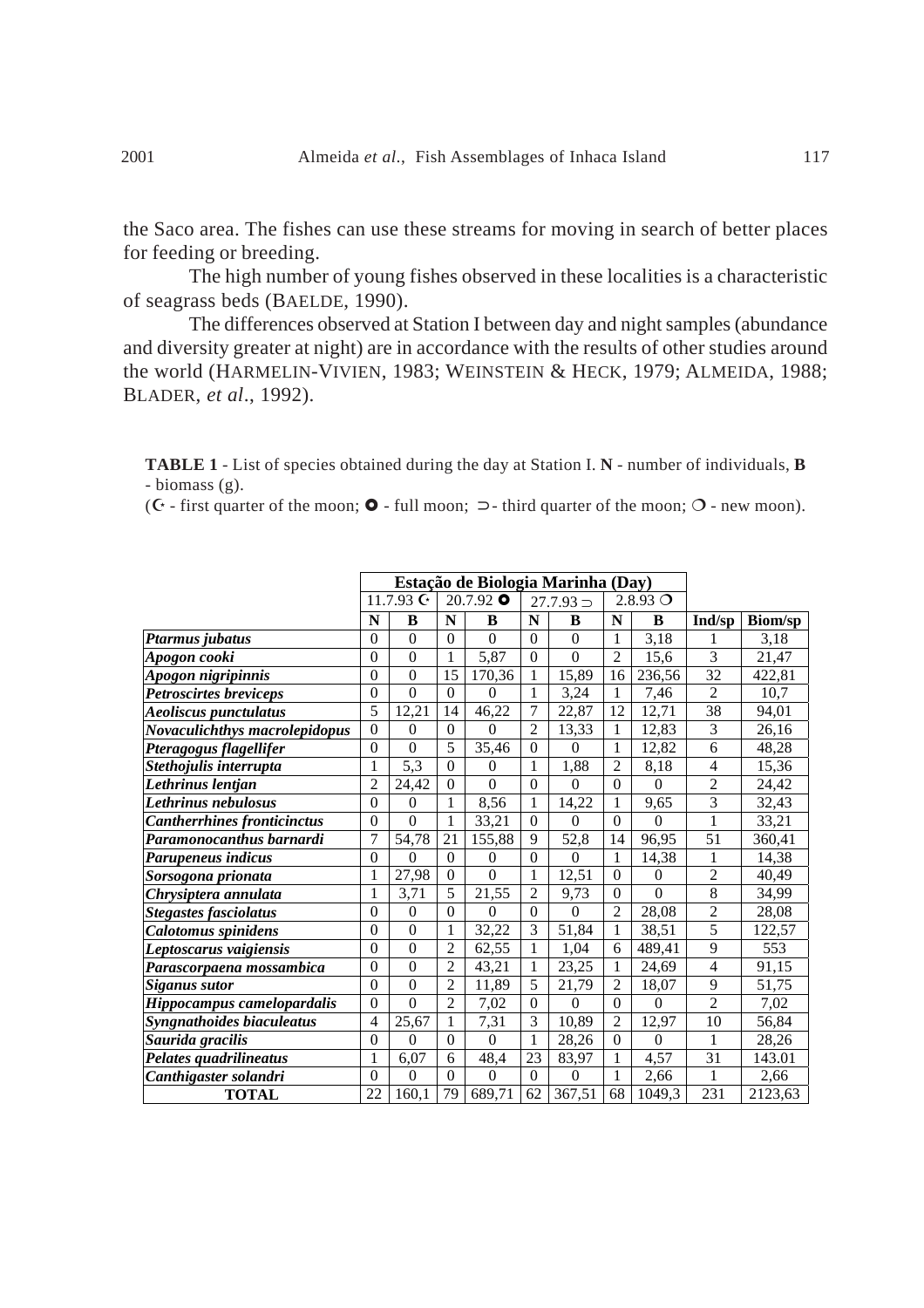**TABLE 2** - List of species obtained during the night at Station I. **N** - number of individuals, **B** - biomass (g).

( $\mathbf C$  - first quarter of the moon;  $\mathbf O$  - full moon;  $\supset$  - third quarter of the moon;  $\mathbf O$  - new moon).

|                                  |                  | Estação de Biologia Marinha (Night) |                  |                  |                         |                  |                  |                  |                |                |  |
|----------------------------------|------------------|-------------------------------------|------------------|------------------|-------------------------|------------------|------------------|------------------|----------------|----------------|--|
|                                  |                  | 10.7.93 $C_1$                       |                  | 18.7.93 O        |                         | $26.7.93 =$      |                  | 3.8.93 O         |                |                |  |
|                                  | N                | $\bf{B}$                            | N                | B                | $\overline{\mathbf{N}}$ | $\bf{B}$         | $\mathbf N$      | B                | Ind/sp         | <b>Biom/sp</b> |  |
| Ptarmus jubatus                  | 5                | 14,41                               | $\overline{0}$   | $\overline{0}$   | $\overline{0}$          | $\overline{0}$   | $\mathbf{0}$     | $\overline{0}$   | 5              | 14,41          |  |
| Apogon cooki                     | $\overline{7}$   | 48,02                               | $\overline{4}$   | 38,68            | 16                      | 136,3            | $\overline{2}$   | 19,85            | 29             | 242,88         |  |
| Apogon nigripinnis               | 30               | 350,1                               | 8                | 88,72            | 16                      | 169,3            | $\overline{3}$   | 43,6             | 57             | 651,72         |  |
| <b>Petroscirtes breviceps</b>    | $\overline{2}$   | 71,82                               | $\theta$         | $\theta$         | $\overline{2}$          | 7,12             | $\boldsymbol{0}$ | $\boldsymbol{0}$ | 4              | 78,94          |  |
| <b>Aeoliscus punctulatus</b>     | $\overline{0}$   | $\boldsymbol{0}$                    | 5                | 13,96            | $\overline{4}$          | 14,04            | $\boldsymbol{0}$ | $\overline{0}$   | 9              | 28             |  |
| Cynoglossus lachneri             | 11               | 140,8                               | $\mathbf{1}$     | 15,45            | 1                       | 18,08            | $\boldsymbol{0}$ | $\overline{0}$   | 13             | 174,3          |  |
| Pletorhinchus flavomaculatus     | $\overline{2}$   | 71,56                               | $\theta$         | $\boldsymbol{0}$ | 1                       | 22,35            | $\boldsymbol{0}$ | $\overline{0}$   | 3              | 93,91          |  |
| Pteragogus flagellifer           | $\mathbf{1}$     | 21,75                               | 10               | 145              | 1                       | 1,14             | $\boldsymbol{0}$ | $\overline{0}$   | 12             | 167,89         |  |
| Lethrinus lentjan                | 6                | 39,89                               | 7                | 70,8             | 6                       | 64,1             | 1                | 6,9              | 20             | 181,69         |  |
| Lethrinus variegatus             | $\theta$         | $\overline{0}$                      | 3                | 11,09            | $\Omega$                | $\theta$         | $\Omega$         | $\theta$         | 3              | 11,09          |  |
| Lutjanus fulviflamma             | $\overline{3}$   | 46,82                               | 3                | 75,25            | 1                       | 16,84            | $\boldsymbol{0}$ | $\boldsymbol{0}$ | $\overline{7}$ | 138,91         |  |
| Paramonocanthus barnardi         | 26               | 119,7                               | 38               | 293              | 22                      | 136,7            | $\boldsymbol{0}$ | $\boldsymbol{0}$ | 86             | 549,36         |  |
| Parupeneus cinnabarinus          | $\boldsymbol{0}$ | $\boldsymbol{0}$                    | $\boldsymbol{0}$ | $\boldsymbol{0}$ | 1                       | 6,27             | $\boldsymbol{0}$ | $\boldsymbol{0}$ | 1              | 6,27           |  |
| Parupeneus indicus               | $\theta$         | $\boldsymbol{0}$                    | $\overline{2}$   | 114,4            | $\Omega$                | $\boldsymbol{0}$ | $\boldsymbol{0}$ | $\overline{0}$   | $\overline{c}$ | 114,35         |  |
| Upeneus tragula                  | $\overline{0}$   | $\mathbf{0}$                        | $\mathbf{1}$     | 12,79            | $\boldsymbol{0}$        | $\mathbf{0}$     | $\boldsymbol{0}$ | $\overline{0}$   | 1              | 12,79          |  |
| Lactoria cornuta                 | $\mathbf{1}$     | 7,52                                | $\overline{0}$   | $\theta$         | $\Omega$                | $\overline{0}$   | $\mathbf{0}$     | $\overline{0}$   | 1              | 7,52           |  |
| Sorsogona prionata               | 6                | 52,4                                | $\overline{2}$   | 43,65            | $\overline{2}$          | 34,36            | $\mathbf{1}$     | 7,11             | 11             | 137,52         |  |
| <b>Plotosus lineatus</b>         | $\overline{2}$   | 22,74                               | $\overline{4}$   | 50,42            | 1                       | 19,81            | $\overline{0}$   | $\overline{0}$   | $\overline{7}$ | 92,97          |  |
| Plotosus nkunga                  | $\boldsymbol{0}$ | $\mathbf{0}$                        | $\theta$         | $\theta$         | 1                       | 22,82            | $\mathbf{0}$     | $\boldsymbol{0}$ | 1              | 22,82          |  |
| Chrysiptera annulata             | $\overline{2}$   | 7,5                                 | 1                | 4,7              | $\overline{4}$          | 19,81            | $\boldsymbol{0}$ | $\overline{0}$   | $\overline{7}$ | 32,01          |  |
| Calotomus spinidens              | 8                | 19,33                               | $\mathbf{1}$     | 28,77            | $\boldsymbol{0}$        | $\overline{0}$   | $\mathbf{1}$     | 39,88            | 10             | 87,98          |  |
| Leptoscarus vaigiensis           | 3                | 217,6                               | 10               | 700,6            | 5                       | 695,8            | $\boldsymbol{0}$ | $\boldsymbol{0}$ | 18             | 1614,08        |  |
| <b>Scarus tricolor</b>           | $\mathbf{1}$     | 13,05                               | $\theta$         | $\theta$         | $\Omega$                | $\boldsymbol{0}$ | $\boldsymbol{0}$ | $\overline{0}$   | 1              | 13,05          |  |
| Parascorpaena mossambica         | $\overline{2}$   | 30,46                               | $\mathbf{1}$     | 35,17            | $\overline{2}$          | 47,56            | $\boldsymbol{0}$ | $\boldsymbol{0}$ | $\overline{5}$ | 113,19         |  |
| Scorpaenodes littoralis          | 1                | 2,72                                | $\overline{0}$   | $\theta$         | $\Omega$                | $\theta$         | $\mathbf{0}$     | $\boldsymbol{0}$ | $\mathbf{1}$   | 2,72           |  |
| Epinephelus andersoni            | $\mathbf{0}$     | $\boldsymbol{0}$                    | 1                | 170              | $\Omega$                | $\theta$         | $\Omega$         | $\overline{0}$   | 1              | 170            |  |
| <b>Siganus sutor</b>             | 55               | 417,8                               | 14               | 403,5            | 8                       | 139,5            | 18               | 315,9            | 95             | 1276,7         |  |
| Sphyraena sp.                    | 1                | 0,24                                | $\boldsymbol{0}$ | $\boldsymbol{0}$ | $\boldsymbol{0}$        | $\mathbf{0}$     | $\boldsymbol{0}$ | $\boldsymbol{0}$ | 1              | 0,24           |  |
| Hippocampus camelopardalis       | $\mathbf{1}$     | 0,84                                | $\mathbf{0}$     | $\overline{0}$   | $\Omega$                | $\overline{0}$   | $\boldsymbol{0}$ | $\overline{0}$   | 1              | 0,84           |  |
| <b>Syngnathoides biaculeatus</b> | $\overline{2}$   | 5,97                                | $\overline{2}$   | 15,43            | $\overline{3}$          | 19,68            | $\mathbf{1}$     | 7,38             | 8              | 48,46          |  |
| Pelates quadrilineatus           | 21               | 97,01                               | 43               | 327,1            | 38                      | 285,2            | 10               | 75,53            | 112            | 784,76         |  |
| Canthigaster solandri            | $\overline{0}$   | $\boldsymbol{0}$                    | $\mathbf{1}$     | 4,67             | $\boldsymbol{0}$        | $\mathbf{0}$     | $\boldsymbol{0}$ | $\boldsymbol{0}$ | 1              | 4,67           |  |
| <b>TOTAL</b>                     | 199              | 1820                                | 162              | 2663             | 135                     | 1877             | 37               | 516,1            | 533            | 6876,04        |  |

 $\hat{\mathcal{A}}$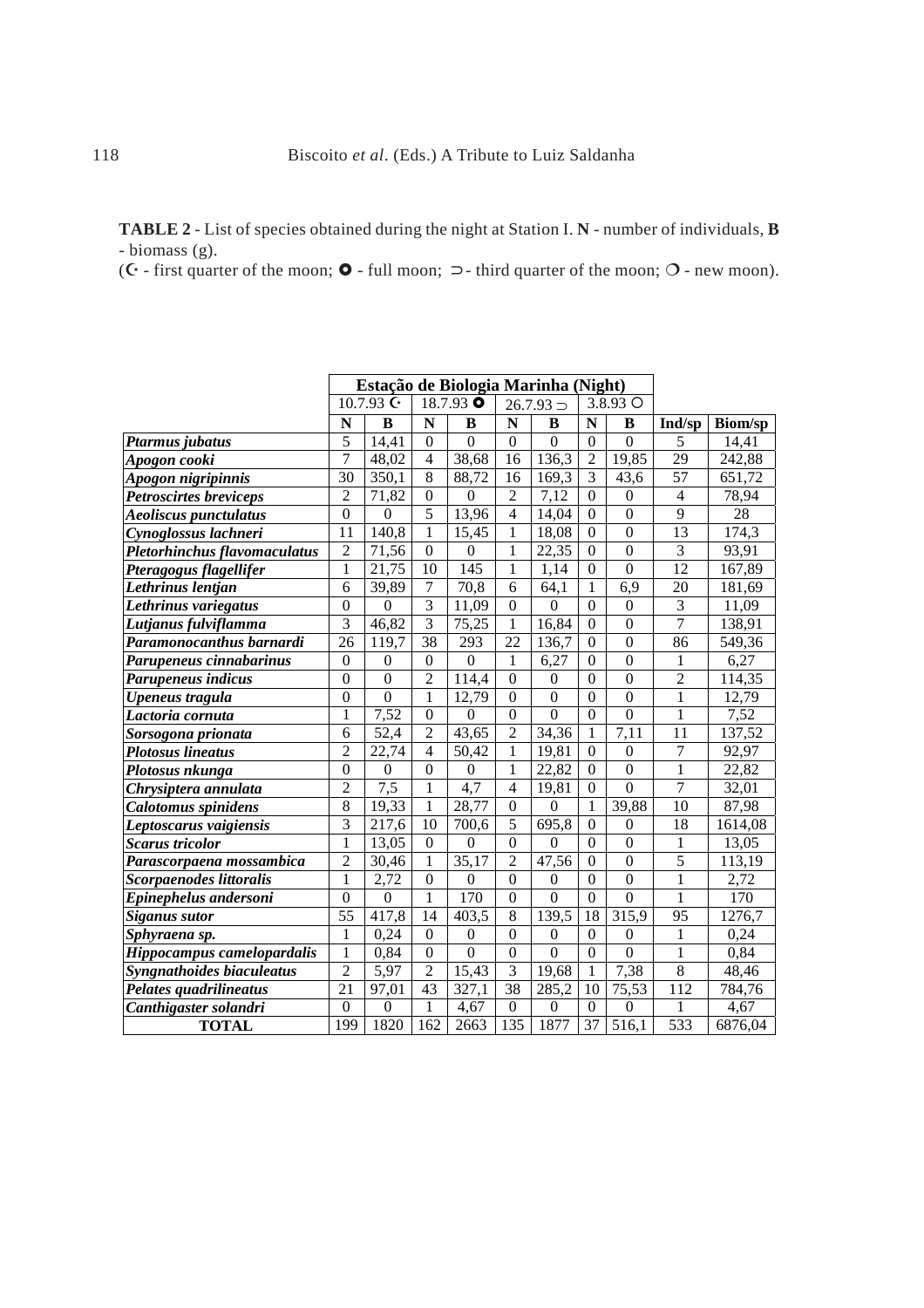| <b>TABLE 3</b> - List of species obtained Station II. N - number of individuals, <b>B</b> - biomass (g).                             |
|--------------------------------------------------------------------------------------------------------------------------------------|
| ( $\mathbf{C}$ - first quarter of the moon; $\mathbf{O}$ - full moon; $\supset$ - third quarter of the moon; $\bigcirc$ - new moon). |

|                               |                  | 12.7.93 G        |                  | <b>Banco da Sangala</b><br>18.7.93 O |                  | $28.7.93 =$      |                  | 31.7.93 O        |                 |                |  |
|-------------------------------|------------------|------------------|------------------|--------------------------------------|------------------|------------------|------------------|------------------|-----------------|----------------|--|
|                               | N                | B                | N                | B                                    | ${\bf N}$        | $\bf{B}$         | ${\bf N}$        | B                | Ind/sp          | <b>Biom/sp</b> |  |
| Antennarius pictus            | $\theta$         | $\Omega$         | $\theta$         | $\theta$                             | $\mathbf{1}$     | 122              | $\Omega$         | $\Omega$         | 1               | 122            |  |
| Apogon nigripinnis            | $\Omega$         | $\Omega$         | $\overline{2}$   | 23,7                                 | $\mathbf{0}$     | $\overline{0}$   | $\overline{0}$   | $\Omega$         | 2               | 23,7           |  |
| <b>Aeoliscus punctulatus</b>  | $\Omega$         | $\overline{0}$   | $\overline{2}$   | 5,94                                 | $\overline{2}$   | 6                | 5                | 17,71            | 9               | 29,65          |  |
| Chaetodon auriga              | $\theta$         | $\overline{0}$   | $\overline{0}$   | $\theta$                             | $\overline{2}$   | 6                | $\overline{2}$   | 9,46             | $\overline{4}$  | 15,46          |  |
| Cynoglossus lachneri          | $\boldsymbol{0}$ | $\boldsymbol{0}$ | $\boldsymbol{0}$ | $\mathbf{0}$                         | $\mathbf{1}$     | 17,73            | $\mathbf{0}$     | $\boldsymbol{0}$ | $\mathbf{1}$    | 17,73          |  |
| Lophodiodon calori            | $\theta$         | $\overline{0}$   | $\overline{0}$   | $\overline{0}$                       | 1                | 13,48            | 1                | 35,94            | 2               | 49,42          |  |
| Pletorhinchus flavomaculatus  | $\boldsymbol{0}$ | $\overline{0}$   | 1                | 11,89                                | $\mathbf{0}$     | $\boldsymbol{0}$ | $\Omega$         | $\overline{0}$   | $\mathbf{1}$    | 11,89          |  |
| Cheilio inermes               | $\Omega$         | $\overline{0}$   | 1                | 150                                  | $\overline{0}$   | $\overline{0}$   | $\overline{0}$   | $\overline{0}$   | $\mathbf{1}$    | 150            |  |
| Novaculichthys macrolepidopus | $\overline{0}$   | $\overline{0}$   | $\overline{12}$  | 213,33                               | $\boldsymbol{0}$ | $\overline{0}$   | $\overline{0}$   | $\overline{0}$   | $\overline{12}$ | 213,33         |  |
| Pteragogus flagellifer        | $\boldsymbol{0}$ | $\overline{0}$   | 9                | 23,98                                | $\mathbf{0}$     | $\overline{0}$   | $\mathbf{1}$     | 25,55            | 10              | 49,53          |  |
| Stethojulis interrupta        | $\mathbf{1}$     | 3,06             | $\mathbf{0}$     | $\mathbf{0}$                         | 13               | 45,89            | $\boldsymbol{0}$ | $\boldsymbol{0}$ | 14              | 48,95          |  |
| Lethrinus hypselopterus       | $\mathbf{0}$     | $\boldsymbol{0}$ | 1                | 14,25                                | $\overline{7}$   | 83,61            | $\theta$         | $\boldsymbol{0}$ | $\,8\,$         | 97,86          |  |
| Lethrinus rubrioperculatus    | $\theta$         | $\mathbf{0}$     | $\mathbf{0}$     | $\boldsymbol{0}$                     | $\overline{4}$   | 13,93            | $\boldsymbol{0}$ | $\mathbf{0}$     | $\overline{4}$  | 13,93          |  |
| Lutjanus fulviflamma          | $\overline{0}$   | $\overline{0}$   | $\overline{0}$   | $\overline{0}$                       | $\overline{5}$   | 98               | $\boldsymbol{0}$ | $\overline{0}$   | $\overline{5}$  | 98             |  |
| Paramonocanthus barnardi      | 3                | 10,19            | $\overline{39}$  | 323,18                               | $\overline{13}$  | 97,47            | 25               | 255,42           | $\overline{80}$ | 686,26         |  |
| Lactoria cornuta              | $\overline{0}$   | $\boldsymbol{0}$ | $\mathbf{0}$     | $\overline{0}$                       | $\boldsymbol{0}$ | $\boldsymbol{0}$ | 1                | 25,99            | 1               | 25,99          |  |
| Papilloculiceps longiceps     | $\theta$         | $\overline{0}$   | 1                | 126                                  | $\mathbf{0}$     | $\overline{0}$   | $\overline{0}$   | $\boldsymbol{0}$ | $\mathbf{1}$    | 126            |  |
| Platycephalus indicus         | $\Omega$         | $\overline{0}$   | $\overline{0}$   | $\Omega$                             | $\mathbf{1}$     | 245              | $\theta$         | $\overline{0}$   | $\mathbf{1}$    | 245            |  |
| Sorsogona prionata            | $\theta$         | $\overline{0}$   | 1                | 18,72                                | $\mathbf{0}$     | $\overline{0}$   | $\overline{2}$   | 70,93            | 3               | 89,65          |  |
| <b>Plotosus lineatus</b>      | $\boldsymbol{0}$ | $\overline{0}$   | $\overline{0}$   | $\theta$                             | $\overline{2}$   | 161,24           | $\mathbf{0}$     | $\overline{0}$   | $\overline{2}$  | 161,24         |  |
| Chrysiptera annulata          | 1                | 10,19            | 1                | 3.69                                 | 1                | 3,71             | 1                | 1,89             | $\overline{4}$  | 19,48          |  |
| <b>Calotomus</b> spinidens    | $\theta$         | 0                | 1                | 20,54                                | 1                | 28,6             | $\overline{4}$   | 88,95            | 6               | 138,09         |  |
| Leptoscarus vaigiensis        | 3                | 93               | 9                | 254,78                               | 5                | 156,03           | 1                | 32,78            | 18              | 536,59         |  |
| Scarus tricolor               | $\overline{0}$   | $\overline{0}$   | $\overline{0}$   | $\mathbf{0}$                         | $\mathbf{0}$     | $\overline{0}$   | 1                | 19,1             | 1               | 19,1           |  |
| Parascorpaena mossambica      | $\boldsymbol{0}$ | $\overline{0}$   | 1                | 25,19                                | $\boldsymbol{0}$ | $\overline{0}$   | $\overline{0}$   | $\boldsymbol{0}$ | $\mathbf{1}$    | 25,19          |  |
| Scorpaenopsis gibbosa         | $\overline{0}$   | $\overline{0}$   | $\mathbf{1}$     | 8,51                                 | $\mathbf{0}$     | $\overline{0}$   | $\overline{0}$   | $\overline{0}$   | $\mathbf{1}$    | 8,51           |  |
| <b>Siganus sutor</b>          | $\overline{2}$   | 59,31            | $\overline{15}$  | 222,12                               | $\overline{8}$   | 118,28           | $\overline{5}$   | 81,01            | $\overline{30}$ | 480,72         |  |
| Hippocampus camelopardalis    | $\overline{0}$   | $\mathbf{0}$     | 6                | 29,01                                | $\mathbf{0}$     | $\theta$         | $\overline{0}$   | $\boldsymbol{0}$ | 6               | 29,01          |  |
| Hippocampus histrix           | $\boldsymbol{0}$ | $\overline{0}$   | $\mathbf{0}$     | $\overline{0}$                       | $\mathbf{1}$     | 2,67             | $\boldsymbol{0}$ | $\overline{0}$   | $\mathbf{1}$    | 2,67           |  |
| Hippocampus kuda              | $\boldsymbol{0}$ | $\overline{0}$   | $\mathbf{1}$     | 9,48                                 | $\boldsymbol{0}$ | $\overline{0}$   | $\boldsymbol{0}$ | $\boldsymbol{0}$ | $\mathbf{1}$    | 9,48           |  |
| Syngnathoides biaculeatus     | $\mathbf{1}$     | 13,37            | $\boldsymbol{0}$ | $\boldsymbol{0}$                     | 7                | 61,83            | 6                | 45,79            | 14              | 120,99         |  |
| Saurida gracilis              | $\theta$         | $\boldsymbol{0}$ | $\boldsymbol{0}$ | $\mathbf{0}$                         | 1                | 24,24            | $\mathbf{0}$     | $\theta$         | 1               | 24,24          |  |
| Pelates quadrilineatus        | $\overline{4}$   | 23,82            | 1                | 12,76                                | $\Omega$         | $\boldsymbol{0}$ | 1                | 34,04            | 6               | 70,62          |  |
| <b>Arothron</b> immaculatus   | 1                | 18,2             | $\overline{0}$   | $\mathbf{0}$                         | $\Omega$         | $\overline{0}$   | $\Omega$         | $\overline{0}$   | $\mathbf{1}$    | 18,2           |  |
| <b>Ablabys binotatus</b>      | $\boldsymbol{0}$ | $\mathbf{0}$     | $\mathbf{0}$     | $\boldsymbol{0}$                     | $\boldsymbol{0}$ | $\overline{0}$   | 3                | 74,42            | $\overline{3}$  | 74,42          |  |
| <b>TOTAL</b>                  | 16               | 231,14           | 105              | 1497,1                               | 76               | 1305,7           | $\overline{59}$  | 818,98           | 256             | 3852,9         |  |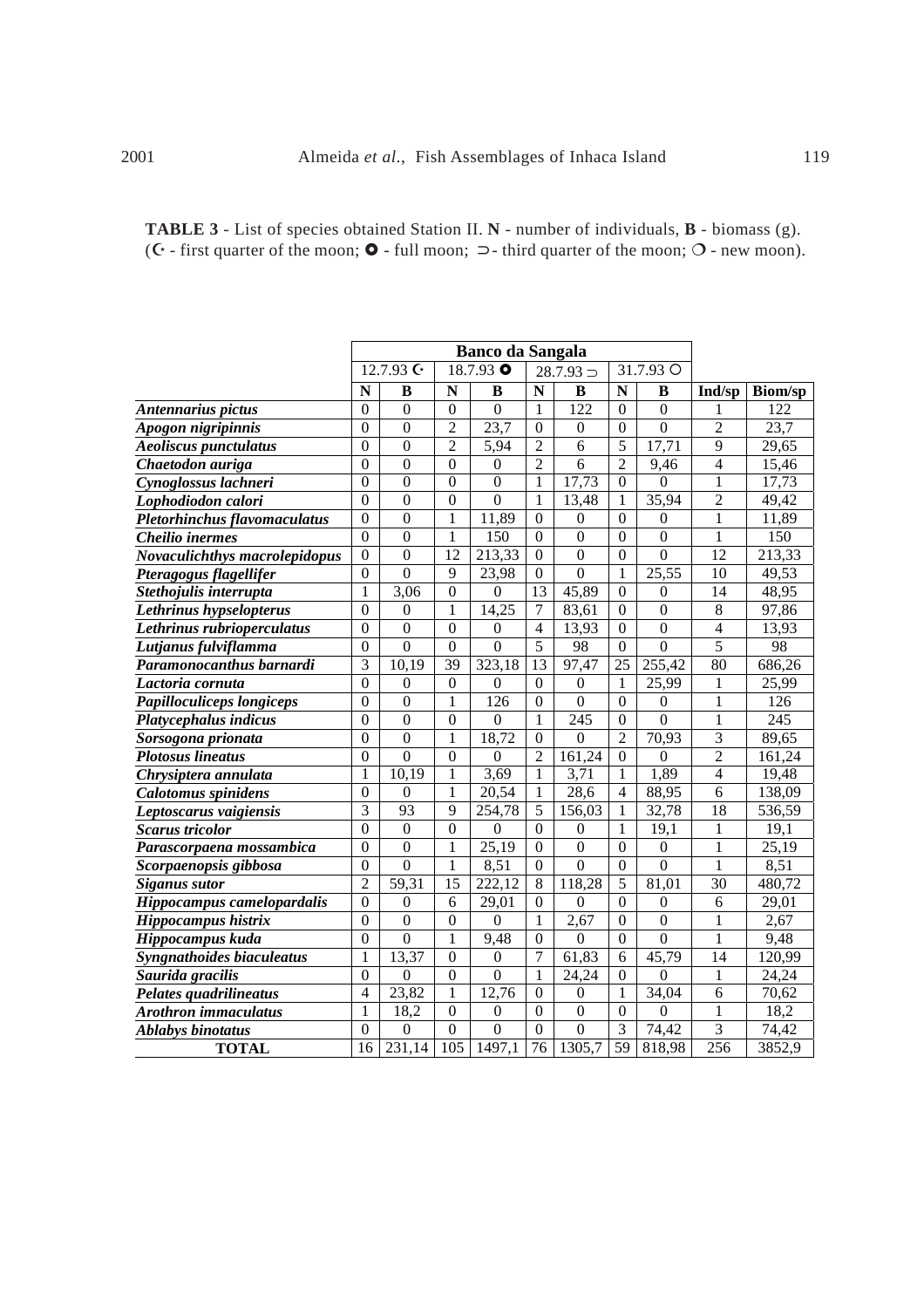| <b>TABLE 4</b> - List of species obtained at Station III. N - number of individuals, <b>B</b> - biomass (g).                           |
|----------------------------------------------------------------------------------------------------------------------------------------|
| ( $\mathbf{C}$ - first quarter of the moon; $\mathbf{O}$ - full moon; $\supset$ - third quarter of the moon; $\mathbf{O}$ - new moon). |

|                                   |                  |                              |                  | Saco da Inhaca   |                  |                  |                  |                    |                |                |
|-----------------------------------|------------------|------------------------------|------------------|------------------|------------------|------------------|------------------|--------------------|----------------|----------------|
|                                   |                  | 10.7.93 $\mathsf{C}^{\star}$ |                  | $17.7.93$ O      |                  | $25.7.93 =$      |                  | 31.7.93 $\bigcirc$ |                |                |
|                                   | N                | B                            | N                | B                | N                | B                | ${\bf N}$        | B                  | Ind/sp         | <b>Biom/sp</b> |
| Apogon nigripinnis                | 5                | 69,06                        | $\theta$         | $\boldsymbol{0}$ | $\overline{4}$   | 55,31            | $\mathbf{0}$     | $\mathbf{0}$       | 9              | 124,37         |
| Foa brachygramma                  | 16               | 32,8                         | 11               | 18,71            | 24               | 33,71            | 13               | 24,17              | 64             | 109,39         |
| <b>Petroscirtes breviceps</b>     | 3                | 23,06                        | 3                | 17,14            | 1                | 10,74            | $\mathbf{0}$     | $\boldsymbol{0}$   | 7              | 50,94          |
| <b>Bothus pantherinus</b>         | $\mathbf{1}$     | 0,63                         | 0                | 0                | $\overline{0}$   | 0                | $\theta$         | $\theta$           | 1              | 0,63           |
| Pseudorhombus arsius              | $\mathbf{1}$     | 96                           | $\overline{0}$   | $\boldsymbol{0}$ | $\boldsymbol{0}$ | $\boldsymbol{0}$ | $\boldsymbol{0}$ | $\mathbf{0}$       | 1              | 96             |
| Aeoliscus punctulatus             | $\boldsymbol{0}$ | $\boldsymbol{0}$             | 3                | 11,41            | $\boldsymbol{0}$ | $\boldsymbol{0}$ | $\boldsymbol{0}$ | $\boldsymbol{0}$   | 3              | 11,41          |
| Chaetodon auriga                  | $\boldsymbol{0}$ | $\mathbf{0}$                 | $\boldsymbol{0}$ | $\mathbf{0}$     | 3                | 22,41            | $\mathbf{0}$     | $\boldsymbol{0}$   | 3              | 22,41          |
| Cynoglossus durbanensis           | $\mathbf{1}$     | 27,71                        | $\overline{0}$   | $\boldsymbol{0}$ | $\overline{0}$   | $\boldsymbol{0}$ | $\mathbf{0}$     | $\mathbf{0}$       | $\mathbf{1}$   | 27,71          |
| Amblygobius albimaculatus         | $\boldsymbol{0}$ | $\boldsymbol{0}$             | $\overline{0}$   | $\boldsymbol{0}$ | 1                | 31,28            | $\boldsymbol{0}$ | $\boldsymbol{0}$   | $\mathbf{1}$   | 31,28          |
| Amblygobius sphynx                | $\overline{2}$   | 145,93                       | $\boldsymbol{0}$ | $\boldsymbol{0}$ | $\boldsymbol{0}$ | $\boldsymbol{0}$ | $\mathbf{1}$     | 16,53              | 3              | 162,46         |
| Vanderhorstia delagoae            | $\mathbf{1}$     | $\overline{a}$               | $\boldsymbol{0}$ | $\mathbf{0}$     | $\overline{0}$   | $\overline{0}$   | $\mathbf{0}$     | $\mathbf{0}$       | $\mathbf{1}$   |                |
| Pletorhinchus flavomaculatus      | $\mathbf{0}$     | $\mathbf{0}$                 | $\boldsymbol{0}$ | $\mathbf{0}$     | 1                | 23,94            | $\mathbf{0}$     | $\mathbf{0}$       | 1              | 23,94          |
| Cheilio inermes                   | $\boldsymbol{0}$ | $\mathbf{0}$                 | $\mathbf{0}$     | $\boldsymbol{0}$ | $\overline{0}$   | $\mathbf{0}$     | $\mathbf{1}$     | 86,74              | 1              | 86,74          |
| Pteragogus flagellifer            | $\boldsymbol{0}$ | $\mathbf{0}$                 | $\mathbf{0}$     | $\boldsymbol{0}$ | 3                | 37,07            | $\mathbf{0}$     | $\mathbf{0}$       | 3              | 37,07          |
| Stethojulis interrupta            | $\mathbf{1}$     | 3,52                         | $\mathbf{1}$     | 2,33             | 3                | 6,52             | 3                | 11,93              | $\,8\,$        | 24,3           |
| Stethojulis strigiventer          | $\mathbf{1}$     | 3,44                         | $\boldsymbol{0}$ | $\boldsymbol{0}$ | $\overline{0}$   | $\mathbf{0}$     | $\boldsymbol{0}$ | $\boldsymbol{0}$   | 1              | 3,44           |
| Lethrinus lentjan                 | 11               | 69,59                        | $\overline{2}$   | 10,57            | $\overline{2}$   | 5,35             | $\overline{7}$   | 23,6               | 22             | 109,11         |
| Lethrinus nebulosus               | $\overline{0}$   | $\mathbf{0}$                 | $\mathbf 1$      | 12,62            | $\overline{0}$   | $\boldsymbol{0}$ | $\overline{2}$   | 15,77              | 3              | 28,39          |
| Lethrinus variegatus              | $\mathbf{1}$     | 7,01                         | $\boldsymbol{0}$ | $\boldsymbol{0}$ | 3                | 13,6             | 6                | 11,77              | 10             | 32,38          |
| Lutjanus fulviflamma              | $\overline{c}$   | 25,78                        | $\boldsymbol{0}$ | $\boldsymbol{0}$ | $\overline{0}$   | $\boldsymbol{0}$ | $\mathbf{1}$     | 22,7               | 3              | 48,48          |
| Paramonocanthus barnardi          | $\mathbf{1}$     | 6,44                         | $\boldsymbol{0}$ | $\boldsymbol{0}$ | $\mathbf{1}$     | 9,56             | $\boldsymbol{0}$ | $\boldsymbol{0}$   | $\overline{2}$ | 16             |
| Parapercis xanthozona             | $\mathbf{1}$     | 19,6                         | $\boldsymbol{0}$ | $\boldsymbol{0}$ | $\boldsymbol{0}$ | $\mathbf{0}$     | $\boldsymbol{0}$ | $\boldsymbol{0}$   | $\mathbf{1}$   | 19,6           |
| Parupeneus indicus                | $\boldsymbol{0}$ | $\boldsymbol{0}$             | $\boldsymbol{0}$ | $\mathbf{0}$     | 1                | 2,96             | $\boldsymbol{0}$ | $\boldsymbol{0}$   | 1              | 2,96           |
| Nemipterus bipuntatus             | 13               | $\overline{a}$               | $\mathbf{0}$     | $\mathbf{0}$     | $\boldsymbol{0}$ | $\boldsymbol{0}$ | $\boldsymbol{0}$ | $\mathbf{0}$       | 13             |                |
| Papilloculiceps longiceps         | 1                | 98                           | $\boldsymbol{0}$ | $\mathbf{0}$     | $\boldsymbol{0}$ | $\boldsymbol{0}$ | $\boldsymbol{0}$ | $\boldsymbol{0}$   | 1              | 98             |
| Platycephalus indicus             | $\overline{c}$   | 328,6                        | 1                | 57,48            | $\theta$         | $\mathbf{0}$     | $\mathbf{0}$     | $\boldsymbol{0}$   | 3              | 386,08         |
| Sorsogona prionata                | 6                | 75,75                        | $\overline{2}$   | 106,33           | 3                | 80,34            | 5                | 86,05              | 16             | 348,47         |
| <b>Plotosus lineatus</b>          | 12               | 2,2                          | $\theta$         | $\mathbf{0}$     | $\overline{0}$   | $\boldsymbol{0}$ | $\boldsymbol{0}$ | $\boldsymbol{0}$   | 12             | 2,2            |
| Dascyllus trimaculatus            | $\boldsymbol{0}$ | $\boldsymbol{0}$             | 0                | $\mathbf{0}$     | $\boldsymbol{0}$ | $\mathbf{0}$     | $\mathbf{1}$     | 5,97               | 1              | 5,97           |
| Calotomus spinidens               | 1                | $\overline{a}$               | $\overline{0}$   | $\boldsymbol{0}$ | $\boldsymbol{0}$ | $\boldsymbol{0}$ | $\overline{3}$   | 35,55              | $\overline{4}$ | 35,55          |
| Leptoscarus vaigiensis            | 6                | 1,29                         | $\overline{2}$   | 1,27             | 1                | 2,16             | $\overline{5}$   | 72,81              | 14             | 77,53          |
| <b>Scarus</b> tricolor            | $\mathbf{1}$     | 4,98                         | $\overline{2}$   | 2,77             | $\overline{4}$   | 12,5             | $\boldsymbol{0}$ | $\boldsymbol{0}$   | $\tau$         | 20,25          |
| <b>Dendrochirus brachyptherus</b> | $\boldsymbol{0}$ | $\boldsymbol{0}$             | $\overline{0}$   | $\boldsymbol{0}$ | $\overline{2}$   | 7,94             | $\boldsymbol{0}$ | $\boldsymbol{0}$   | $\overline{2}$ | 7,94           |
| Parascorpaena mossambica          | 9                | 103,03                       | $\overline{2}$   | 22,74            | $\boldsymbol{0}$ | $\boldsymbol{0}$ | $\mathfrak{Z}$   | 18,98              | 14             | 144,75         |
| Epinephelus marginatus            | $\mathbf{1}$     | 56,39                        | $\boldsymbol{0}$ | $\boldsymbol{0}$ | $\overline{0}$   | $\boldsymbol{0}$ | $\overline{0}$   | $\boldsymbol{0}$   | $\,1$          | 56,39          |
| <b>Siganus sutor</b>              | 9                | 86,15                        | $\mathfrak{2}$   | 22,74            | $\overline{0}$   | $\boldsymbol{0}$ | 5                | 57,26              | 16             | 166,15         |
| Solea bleekeri                    | 1                | 21,23                        | $\overline{0}$   | $\mathbf{0}$     | $\overline{0}$   | $\boldsymbol{0}$ | $\mathbf{0}$     | $\overline{0}$     | 1              | 21,23          |
| <b>Crenidens</b> crenidens        | $\overline{c}$   | 25,76                        | 1                | 12,47            | $\mathbf{0}$     | $\boldsymbol{0}$ | $\mathbf{0}$     | $\mathbf{0}$       | 3              | 38,23          |
| Hippocampus camelopardalis        | $\boldsymbol{0}$ | $\boldsymbol{0}$             | 1                | 1,96             | $\boldsymbol{0}$ | $\boldsymbol{0}$ | $\mathbf{0}$     | $\mathbf{0}$       | 1              | 1,96           |
| Syngnathoides biaculeatus         | $\mathfrak{2}$   | 5,99                         | $\mathbf{1}$     | 5,12             | $\overline{0}$   | $\mathbf{0}$     | $\boldsymbol{0}$ | $\boldsymbol{0}$   | 3              | 11,11          |
| Saurida gracilis                  | $\overline{4}$   | 36,36                        | 1                | 10,12            | $\boldsymbol{0}$ | $\boldsymbol{0}$ | $\overline{2}$   | 33,77              | $\tau$         | 80,25          |
| <b>Ablabys binotatus</b>          | $\mathbf{0}$     | $\boldsymbol{0}$             | $\boldsymbol{0}$ | $\boldsymbol{0}$ | $\mathbf{0}$     | $\boldsymbol{0}$ | $\mathbf{1}$     | 7,97               | $\mathbf 1$    | 7,97           |
| <b>TOTAL</b>                      | 118              | 1376,3                       | 36               | 315,78           | 57               | 355,39           | 59               | 531,6              | 270            | 2579,04        |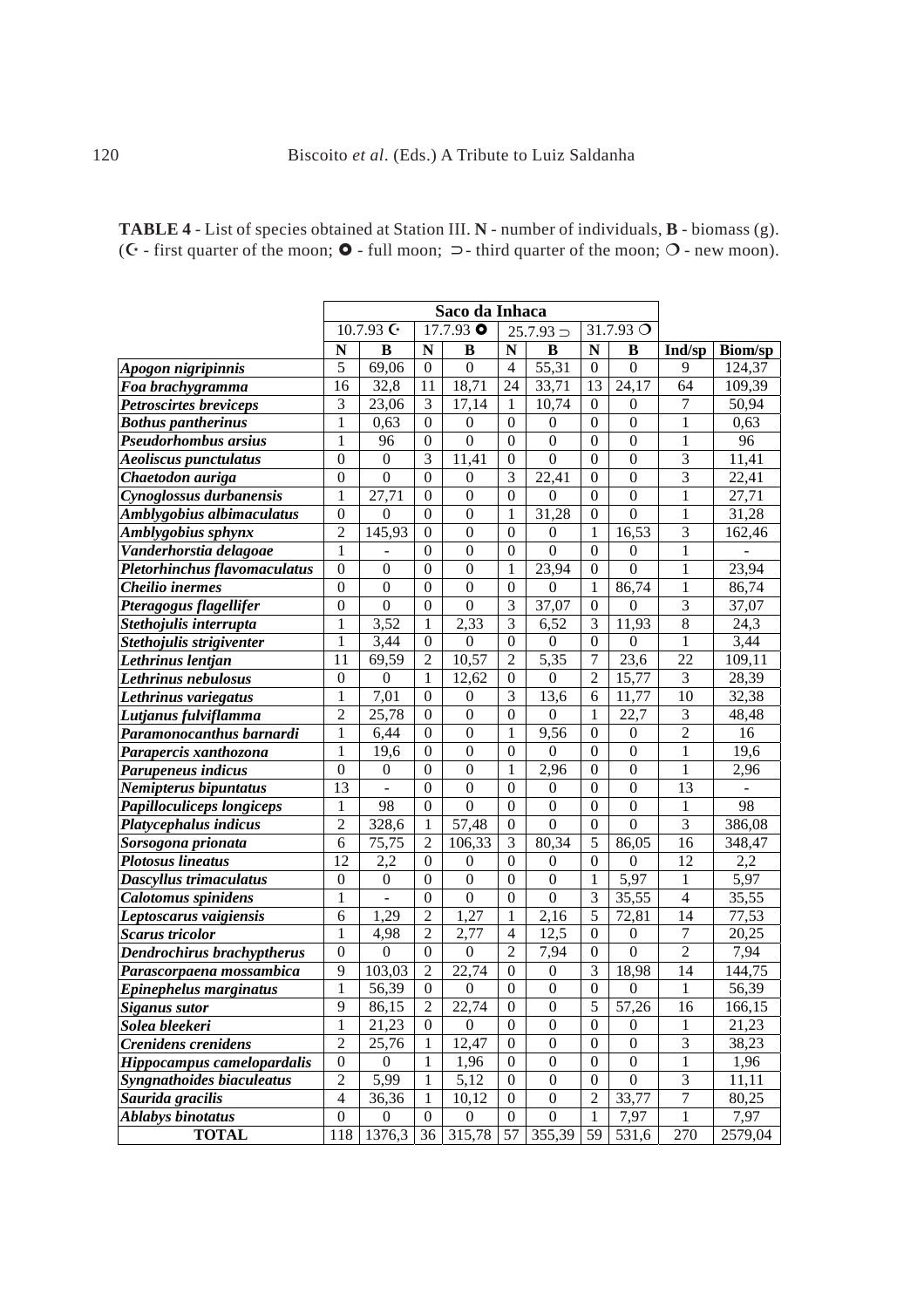**TABLE 5** - Numbers of species and individuals, and corresponding biomass (in grammes) obtained in each sample (10 min trawl); values of diversity indice (H') and evenness calculated for species abundance and biomass.

|                           |        | Est. Biologia |         |             |
|---------------------------|--------|---------------|---------|-------------|
|                           | Day    | <b>Night</b>  | Sangala | <b>Saco</b> |
| $\mathbf{N}$ . of species | 25     | 32            | 35      | 42          |
| N.º individuals           | 229    | 531           | 255     | 267         |
| <b>Biomass</b> (g)        | 2247,4 | 5545,86       | 3740,7  | 2573,8      |
| Diversity (H'n)           | 2,42   | 2,51          | 2,66    | 3,01        |
| Diversity (H'w)           | 2,43   | 2,47          | 2,83    | 3,08        |
| <b>Evenness (En)</b>      | 1,34   | 1,49          | 1,85    | 1,71        |
| <b>Evenness (Ew)</b>      | 0,65   | 0.67          | 0,67    | 0,69        |

**TABLE 6** - Proportion (%) of juveniles and adults at the three stations.

|                  | Marinha (I) | Estação de Biologia | <b>Banco de</b><br>Sangala | Saco da<br><b>Inhaca</b> | <b>Total</b> |
|------------------|-------------|---------------------|----------------------------|--------------------------|--------------|
|                  | Day         | <b>Night</b>        | (II)                       | (III)                    |              |
| Adults $(\% )$   | 65.1        | 42.96               | 56.64                      | 45.42                    | 50.15        |
| Juvenils $(\% )$ | 34.9        | 57.04               | 43.36                      | 54.58                    | 49.85        |

**TABLE 7** - Contribution of the three trophic categories in terms of species numbers (sp), relative abundance (% N) and relative biomass (% W) at the three sampled localities, and of three prominent species.

|                                    | Estação de Biologia<br>(Station I) |      |              |                          |      |           | <b>Sangala</b>           |                                           |             | <b>Saco</b><br>(Station II) (Station III) |                        |      | <b>Total</b>   |                      |           |
|------------------------------------|------------------------------------|------|--------------|--------------------------|------|-----------|--------------------------|-------------------------------------------|-------------|-------------------------------------------|------------------------|------|----------------|----------------------|-----------|
|                                    | Day                                |      | <b>Night</b> |                          |      |           |                          |                                           |             |                                           |                        |      |                |                      |           |
|                                    | SD <sub>1</sub>                    |      |              |                          |      |           |                          | $ \%N \%B $ sp $ \%N \%B $ sp $ \%N \%B $ |             | SD                                        | $\%N$                  |      |                | $\%B$ sp $\%N$ $\%B$ |           |
| <b>Carnivorous</b>                 |                                    |      |              |                          |      |           |                          | 16 62,9 43,6 21 58,4 46,7 27 45,1         | 50          | 42                                        | 79,6 83,2 49 60,9 53,2 |      |                |                      |           |
| <b>Herbivorous</b>                 | 6                                  |      | 14.4 37.7    | 6                        |      | 25,4 45,1 | 5                        | 23                                        | 31          | 6                                         | 18.1                   | 13,8 | - 9            | 21,3 35,3            |           |
| <b>Omnivorous</b>                  | 3                                  |      | 23.1 18.7    | 3                        | 16,6 | 8.2       | 3                        | 31.9                                      | 19          | 3                                         | 2.2                    | 2.9  |                |                      | 17.7 11.4 |
| L. vaigiensis/Herbivorous          | $\overline{a}$                     | 27.3 | 69           |                          | 13.3 | 52        | $\sim$                   |                                           | 30.5 44.9   | $\blacksquare$                            | 28.6                   | 21.7 | $\blacksquare$ | 21.4                 | 51        |
| <i>S. sutor/Herbivorous</i>        | $\overline{\phantom{a}}$           | 27.3 | 6.5          | $\overline{\phantom{0}}$ |      | 70,4 41,1 | $\overline{\phantom{a}}$ |                                           | $50,8$ 40,3 | $\overline{\phantom{a}}$                  | 32.6                   | 46,6 | $\blacksquare$ |                      | 53,6 36,2 |
| $\mathbf{P}$ . barnardi/Omnivorous |                                    |      | 96.2 90.9    | $\overline{\phantom{0}}$ |      | 97,7 97,8 | $\overline{\phantom{a}}$ | 97,6                                      | 94          | $\overline{\phantom{a}}$                  | 33,3                   | 21,7 | $\blacksquare$ | 95,6 91,5            |           |

i,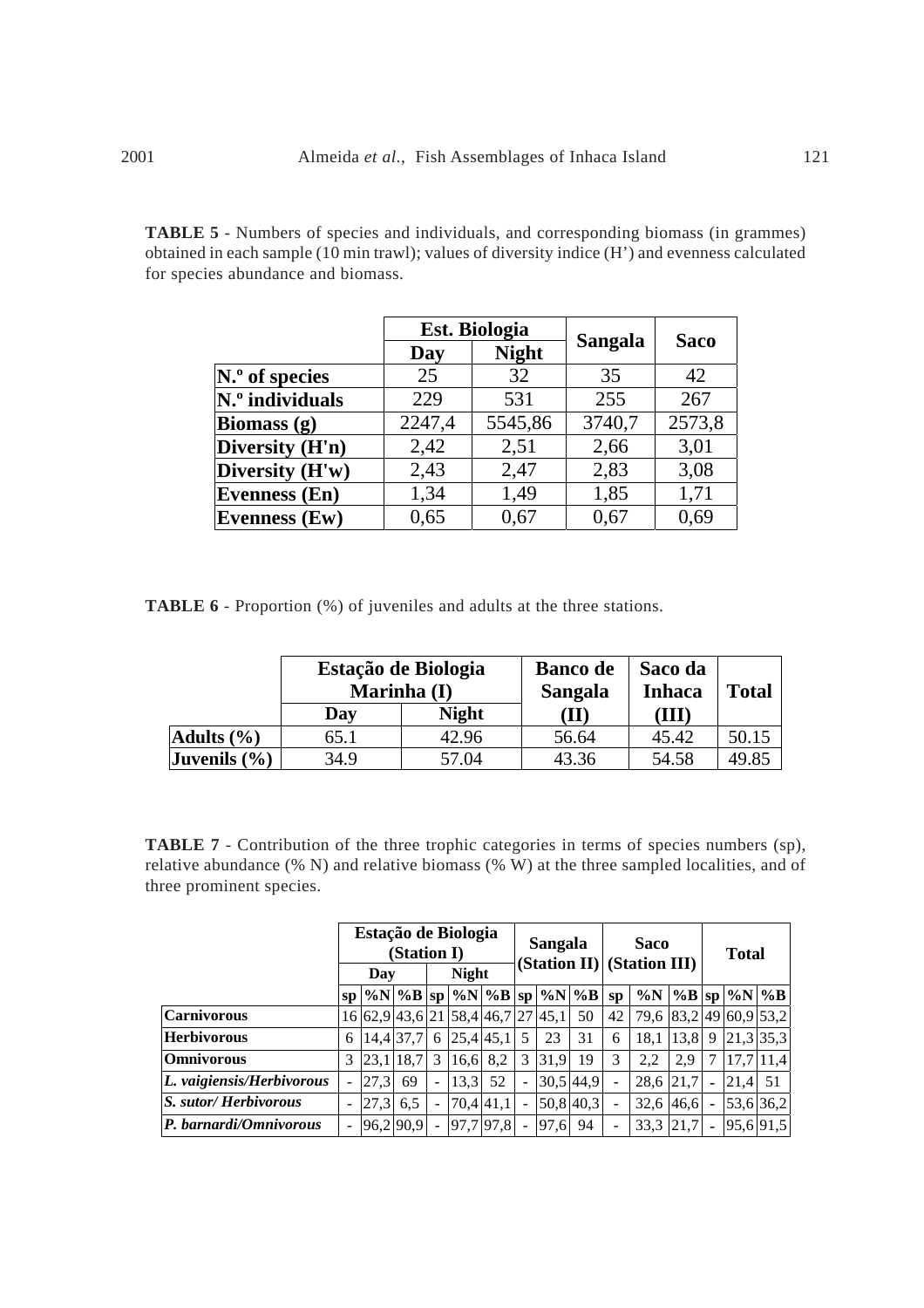# ACKNOWLEDGEMENTS

Thanks are due to Domingos Gove (Director of the «Estação de Biologia Marinha da Inhaca») for the facilities offered, to Adriano Macio Jr. for all enlightments. An anonymous referee helped to improve the manuscript quality.

This study was carried out within an EC Project Contract n.° TS30114: «Inter linkages Between Eastern African Coastal Ecosystems».

# **REFERENCES**

# ALMEIDA, A. J. T.:

1988. Estrutura, dinâmica e produção da macrofauna acompanhante dos povoamentos de *Zostera noltii* e *Zostera marina* do estuário do Rio Mira. Dissertação de candidatura ao grau de Doutor apresentada à Faculdade de Ciências da Universidade de Lisboa, 363 pp.

# ALMEIDA, A. J.:

1994. Macrofauna acompanhante de Zosteraceas. Importância na conservação do meio marinho. *Professor Germano da Fonseca Sacarrão.* Museu Bocage: 125-144

### BAELDE, P.:

1989. Differences in the structures of fish assemblages in *Thalassia testudium* beds in Guadeloupe, French West Indies, and their ecological significance. *Marine Biology*, **105**: 163-173.

# BANDEIRA, S. O.:

1991. *Distribuição e Taxonomia das Ervas Marinhas da Ilha da Inhaca.* Tese de Licenciatura. Universidade Eduardo Mondlane. Maputo, Moçambique. 61 pp.

### BELL, J. D. & D. A. POLLARD:

1989. Ecology of fish assemblages and fisheries associated with seagrasses. In: *Biology of seagrass - A treatise on the biology of seagrasses with special reference to the Australian region* (eds.: A. W. D. Larkum, A. J. McComb & S. A. Shepherd), pp 565-609. Elsevier.

BLADER, S. J. M., D. T. BREWER, J. P. SALINI, J. D. KERR & C. CONACHER:

1992. Species composition and biomass of fish in tropical seagrasses at Groote Eylandt, Northern Australia. *Estuarine Coastal and Shelf Science*, **35**: 605-620.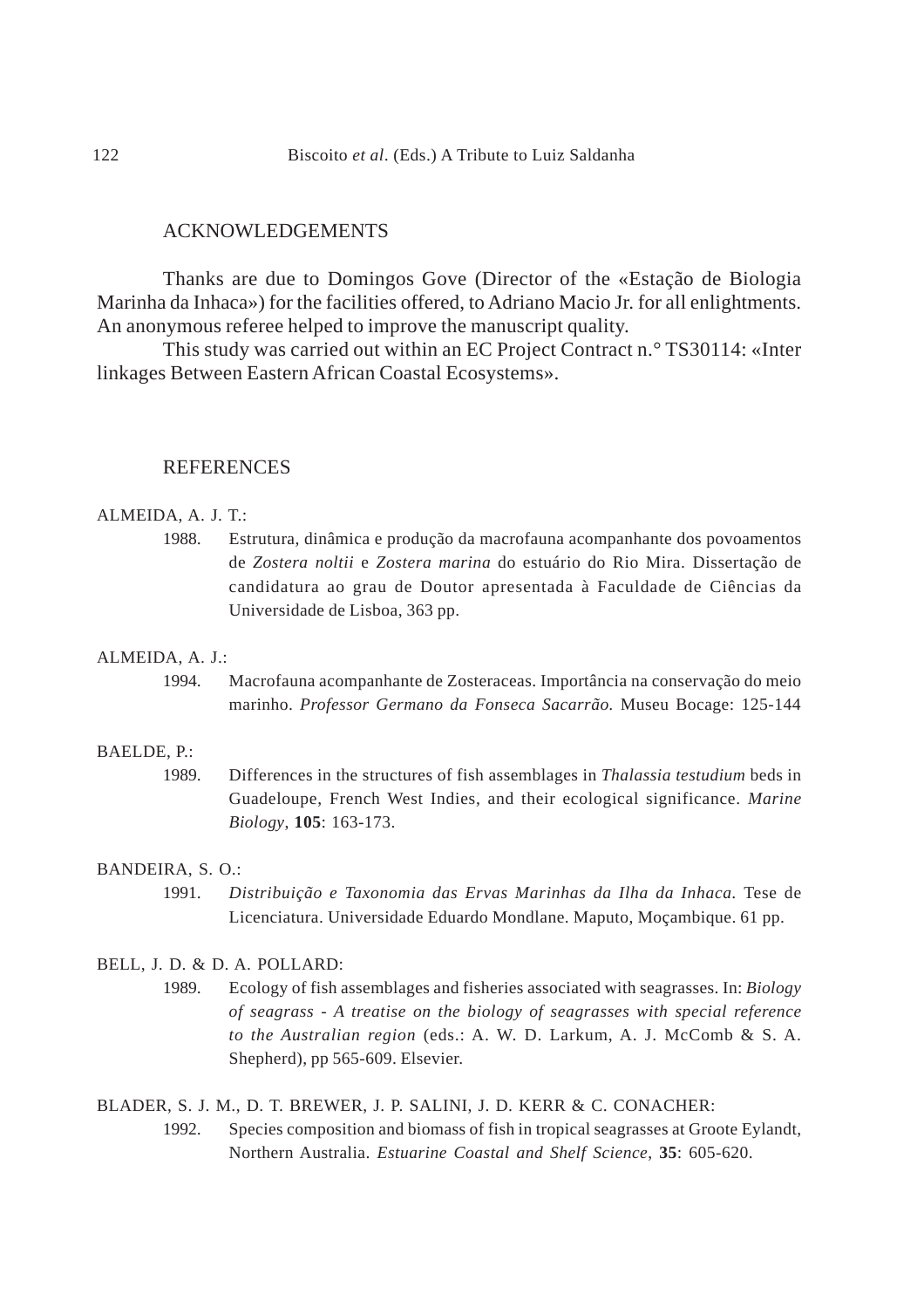#### BOUCHON-NAVARO, Y., C. BOUCHON & M. LOUIS:

- 1992. L'Ichtyofaune des herbiers de phanérogames marines de la baie de Fort-de-France (Martinique, Antilles Françaises). *Cybium*, **16** (4): 307-330.
- BROUNS, J. J. W. & F. M. L. HEIJS:
	- 1989. Tropical seagrass systems in Papua New Guinea. A general account of the environment, marine flora and fauna. *Koninklijke Nederlandse Akademie van Wetenschappen, Proceeedings Series C, Biological and Medical*, **88**: 145-182.

FISCHER, W., I. SOUSA, C. SILVA, A. FREITAS, J. M. POUTIERS, W. SCHNEIDER, T. C. BORGES, J. P. FÉRAL & A. MASSINGA:

1990. *Guia de Campo das Espécies Comerciais Marinhas e de Águas Salobras de Moçambique*. Fichas FAO de identificação de espécies para actividades de pesca. Organização das Nações Unidas para a Agricultura e Alimentação. 424 pp.

#### FOURMANOIR, P. & P. LABOUTE:

1976. *Poissons des Mers Tropicales*. Editions du Pacifique

- HARMELIN-VIVIEN, M. L.:
	- 1983. Étude comparative de l'ichtyologie des herbiers de phanerogames marines en milieux tropical et temperé. *Revue ecologique (Terre Vie)*, **38**: 179-210.
- HECK, K. L. & M. P. WEINSTEIN:
	- 1989. Feeding habits of juvenile reef fishes associated with Panamanian seagrass meadows. *Bulletin of Marine Science*, **45**: 629-636.
- HOWARD, R. K. & J. D. KOEHN:
	- 1985. Population dynamics and feeding ecology of pipefish (Syngnathidae) associated with eelgrass beds of Western Port, Victoria. *Australian Journal of Marine and Freshwater Reserch*, **36**: 70-361.
- JONES, R. S. & J. A. CHASE:
	- 1975. Community structure and distribution of fishes in an enclosed high island lagoon in Guam. *Micronesica*, **11**: 127-148.

KIKUCHI, T. & J.-M. PÉRÈS:

1977. Consumer ecology of seagrass beds. In: *Seagrass ecosystems. A scientific perspective* (eds.: C. P. McRoy & Helfferich), pp. 147-193.

#### KIKUCHI, T.:

1974. Japanese contributions on consumer ecology in eelgrass (*Zostera marina* L.)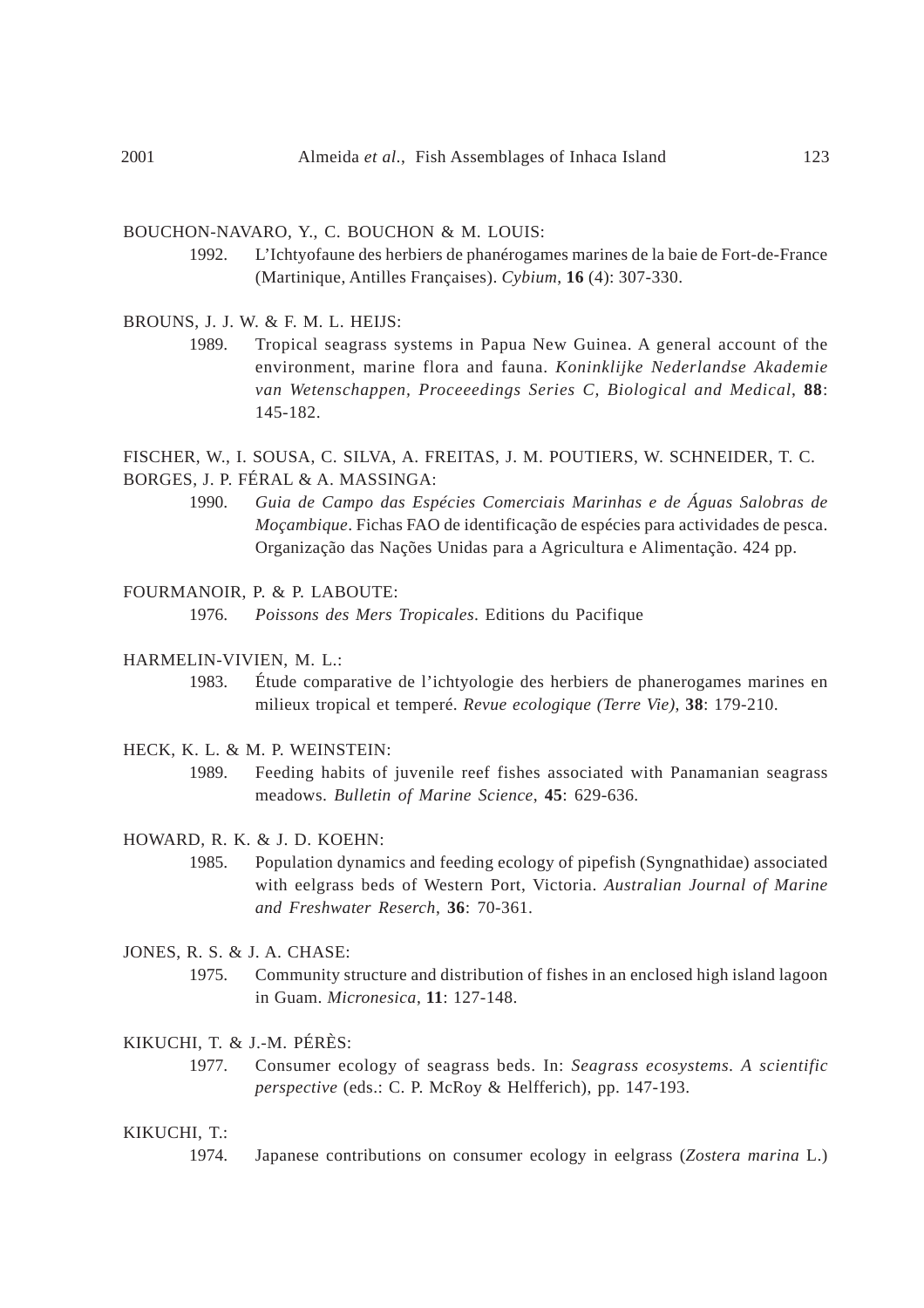beds, with special reference to trophic relationships and resources in inshore fisheries. *Aquaculture*, **4**: 60-145.

### MacNAE, W. & M. KALK:

1962. The fauna and flora of sand flats at Inhaca Island, Moçambique. *Journal of Animal Ecology*, **32**: 93-128.

#### MANN, K. H.:

1982. *Ecology of Coastal waters. A systems approach.* London, Blackwell. Scientific Publications, (Studies in Ecology, **8**). 322 pp.

#### POLLARD, D. A.:

1984. A review of ecological studies on seagrass fish community, with particular reference to recent studies in Australia. *Aquatic Botany*, **18**: 3-42.

#### RANDALL, J. E.:

1983. *Red Sea Reef Fishes*. Immel Publishing Limited, London. 192 pp.

### ROBBLEE, M. B. & J. C. ZIEMAN:

1984. Diel variation in the fish fauna of a tropical seagrass feeding ground. *Bulletin of Marine Science*, **34**: 335-345.

#### SMITH, J. B. L.:

1969. The marine fishes of Inhaca. In: *A Natural History of Inhaca Island* (eds.: W Macnae & M. Kalk). 163 pp. Mozambique. Witwatersrand, University Press. Johannesburg.

#### Van Der ELST, R.:

1988. *A Guide to the common Sea Fishes of Southern Africa*. Struik Publishers. 398 pp.

### VIVIEN, M. L.:

- 1973. Contribution a la connaissance de l'éthologie alimentaire de l'ichtyofaune du platier interne des récifs coralliens de Tuléar (Madagascar) *Téthys*, **5**: 221-308.
- 1974. Ichtyofaune des herbiers de Phanerogames marines du Grand Récif de Tuléar (Madagascar) I.: Les peuplements et leur distribution écologique. *Téthys*, **5**: 425-436.

### WEINSTEIN, M. P. & K. L. HECK:

1979. Ichthyofauna of Seagrass Meadows along the Caribbean coast of Panama and in